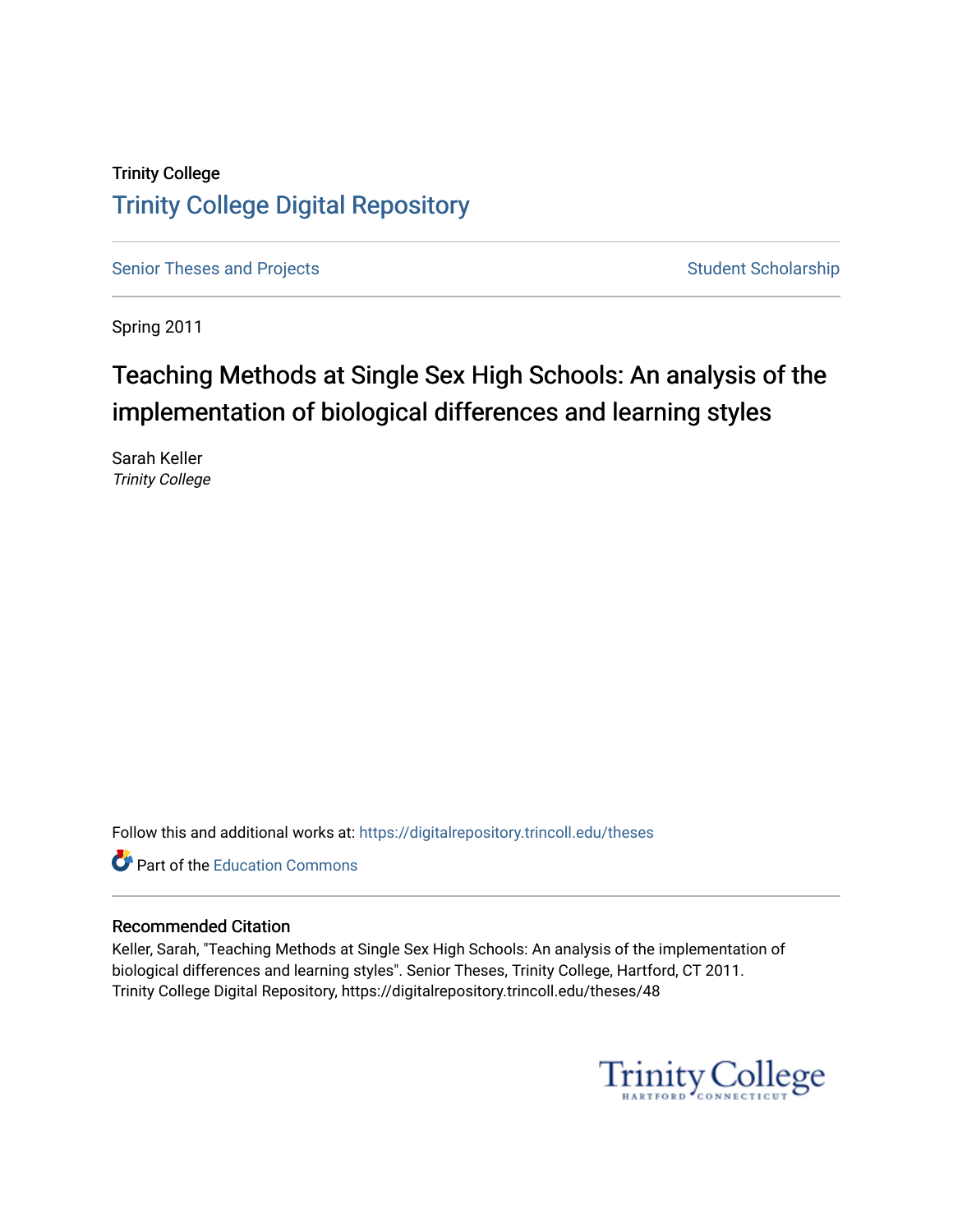# **Teaching Methods at Single Sex High Schools: An analysis of the implementation of biological differences and learning styles**

**Sarah Keller Educ 400: Senior Research Project Educational Studies Program Trinity College, Hartford, CT Fall 2010**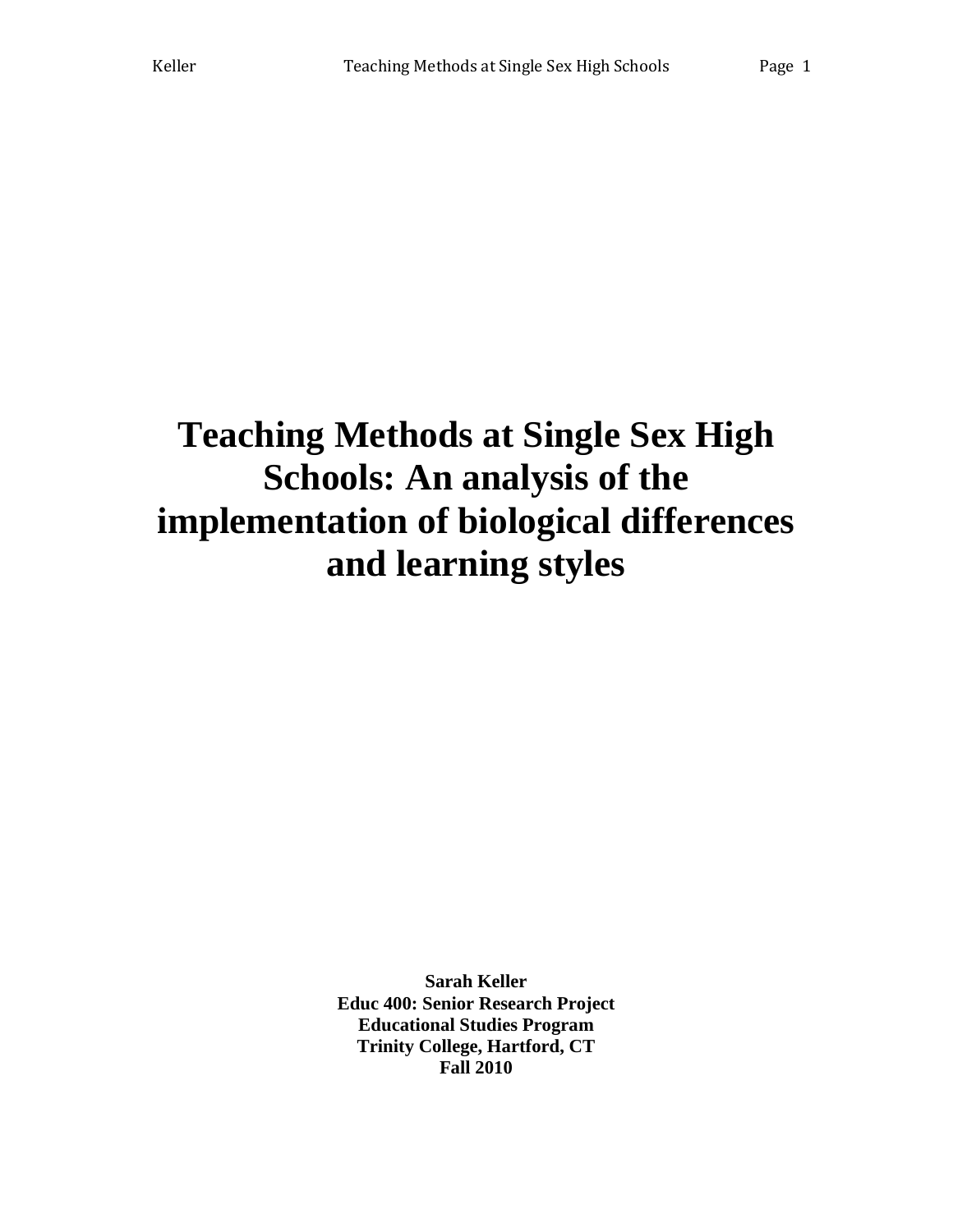#### **Introduction**

For those who have a choice in their mode of high school education, choosing coeducational or a single sex high school may become one of the defining factors in school choice. What does each school offer? What may be the benefits and drawbacks? Coeducational and single sex high schools both present a significant amount of pros and cons within such a debate. While significant research exists regarding achievement in both the curriculum and the hidden curriculum, this study is designed to focus on the teaching methods within the single sex high school. This research is designed to look first at the teacher, as teachers are all greatly influenced by their students. As such, this research will investigate if teaching styles and chosen methods used in single sex high schools relate to researched biological differences in the brain. That is, how closely do teaching methods at single sex high schools correlate with biological differences between each sex?

My sophomore year of high school my brother and I were each taking a philosophy class as part of our religion requirement at our respective single sex high schools. He came home and shared that their class discussion had centered around "mowing kittens." Their teacher taught them to understand each philosopher by telling the students that on his way home from work he had found a box of kittens, taken them home, buried them up to their necks, and then mowed the lawn. The teacher then asked the boys to tell him how each philosopher would react to such an action. I, however, spent my class discussing each philosopher's strengths and weaknesses. Our end goal was the same: to understand and characterize; apply and understand concepts. His,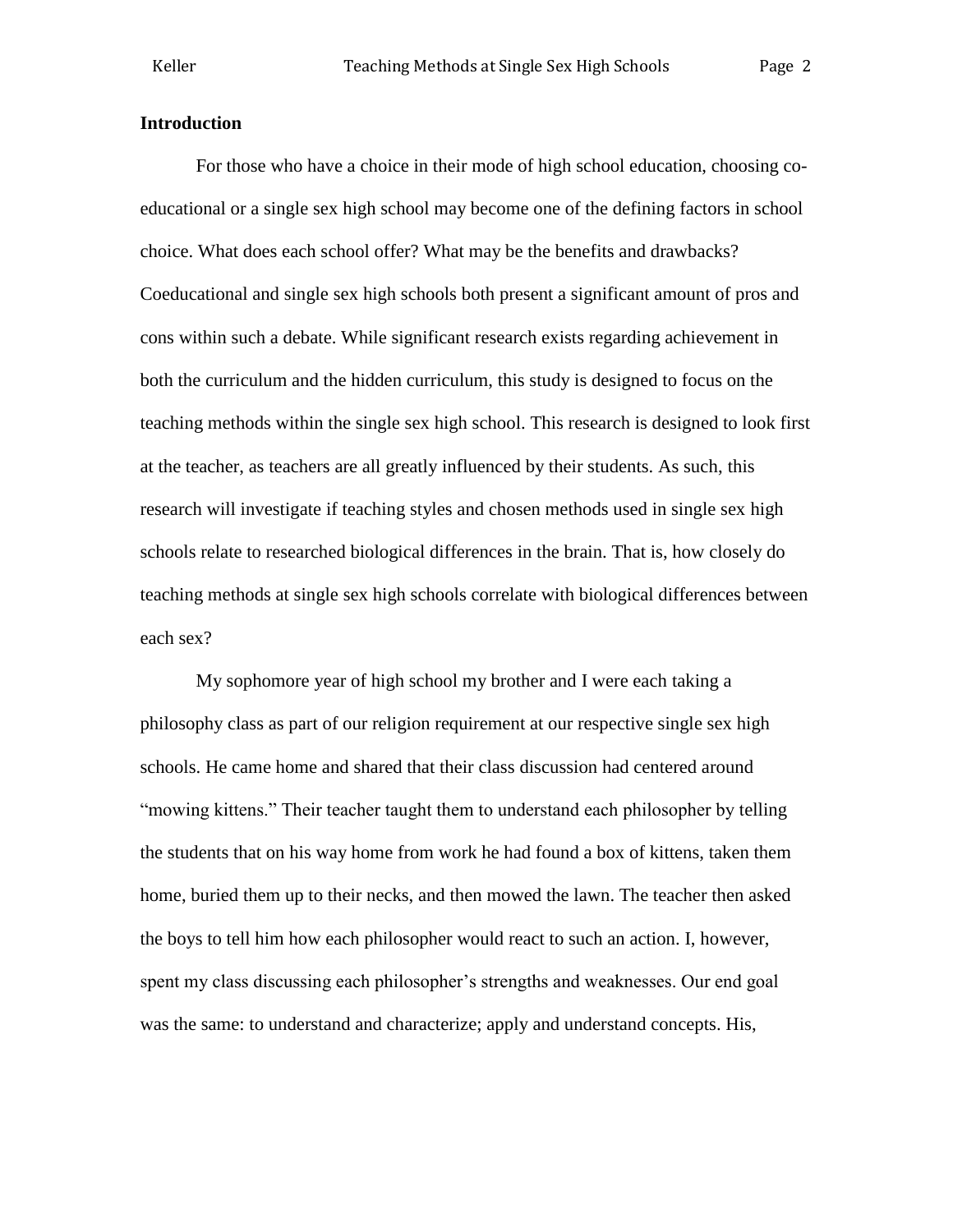however, was done through a method that never would have been accepted or received well as my all-girls institution.

It was during that time that I began to observe more and more the differences between our school settings. I learned physics though trial and error, with small group discussion; my brother learned physics by building and testing catapults in a class wide competition. This first hand-experience with differences in teaching methods caused me to wonder if such differences were based on the type of school we each attended. Would coeducational school students "mow kittens," or make catapults, or work in small groups to discuss topics? Did my brother receive this different instruction on purpose? Was it at all related to sex?

This experience, coupled with courses such as Psychology of Gender Differences led me to create this research question and develop the hypothesis that teaching methods at single sex high schools would be different between the two sexes, and would be influenced by the literature and research on differences in the male and female brain.

#### **Literature Review**

Since the beginning of feminist research, significant analysis has been conducted regarding the existence of differences between the two sexes (Eagly, 1995; Halpern, 1997). Research has been cultivated within many different disciplines including psychology, neuroscience, sociology, and public policy. As with any type of research, much debate has surfaced in conjunction with this discipline concerning whether or not sex differences should be studied, what sex differences mean, and the role that such differences may or may not play in society (Anselmi & Law, 1998).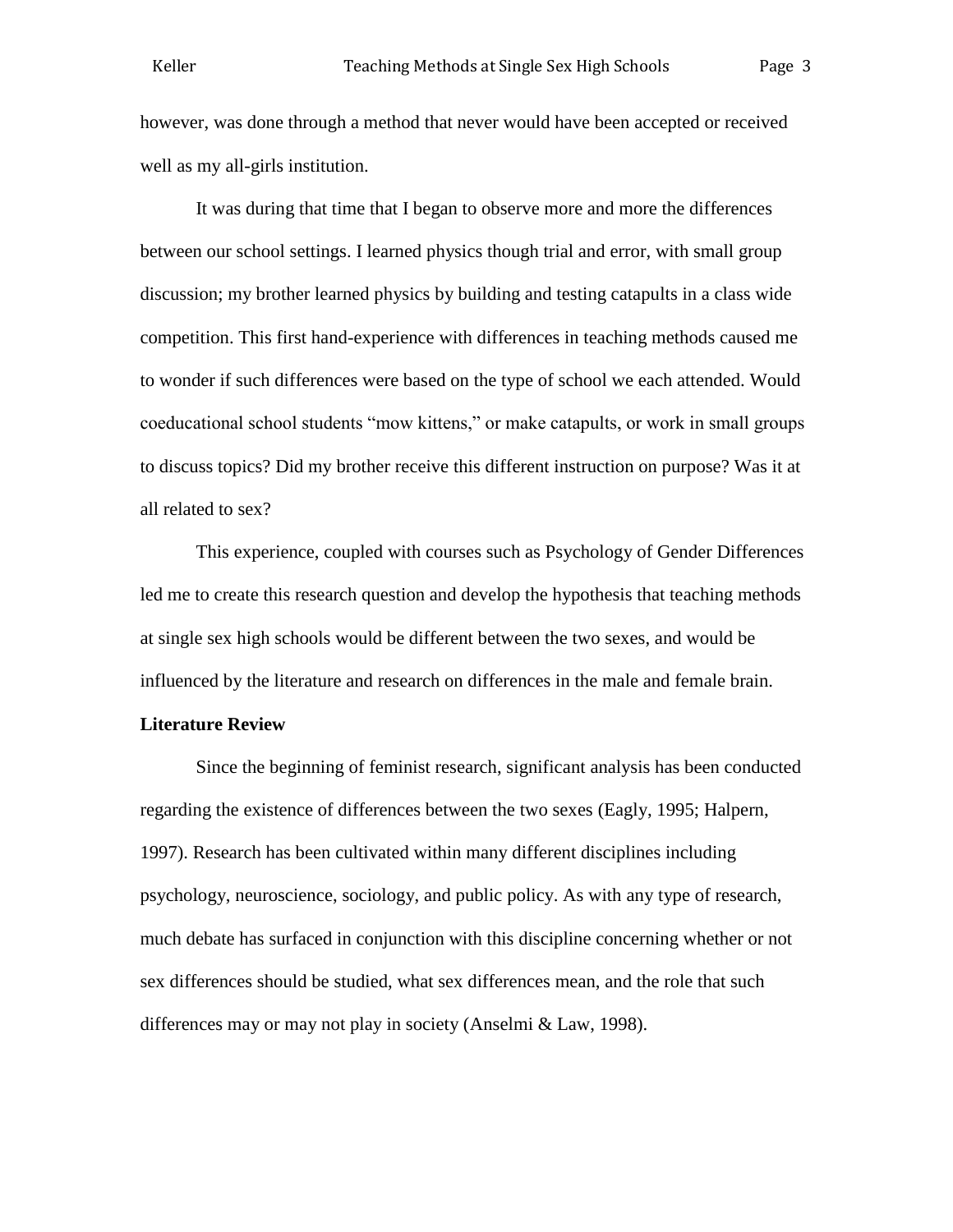Many approaches have been taken by researchers in an attempt to fully understand sex differences within psychology and neuroscience. The two most prominent accounts for sex differences are biological and socio-cultural (Anselmi & Law, 1998). Biological accounts emphasize the importance of innate differences in abilities, brain structure/organization, and evolutionary theory. Opposing, socio-cultural accounts examine differences based on socialization, the prevalence of gender roles, and the importance of stereotypes (Anselmi & Law, 1998).

Within the biological understanding of sex differences, researchers emphasize prenatal exposure to specific hormones (Kimura, 1992; Baron-Cohen, 2003; Gurian & Stevens, 2005) directly influencing cognitive—specifically spatial—abilities. Measured levels of testosterone directly correlate to ability on visuo-spatial tasks of cognitive functioning (Gouchie & Kimura, 1991). Hormones similarly play a role in language ability, showing that women perform best on verbal tasks in the middle of their menstrual cycle (when estrogen is highest) and best on spatial tasks at the end of their cycle (when estrogen is lowest) (Kimura, 1992). Brain organization is another key to biological sex differences, especially the specialization of certain structures and the phenomenon of lateralization. Due to an increased corpus collosum (Baron-Cohen, 2003), women communicate more with both hemispheres simultaneously. This decrease in lateralization causes women to use both hemispheres for language tasks resulting in less space for visual tasks. This is opposite to the male phenomenon in which evidence shows that increased lateralization in men offers better specialization on spatial tasks (Baron-Cohen, 2003; Halpern, 1992; Gazzaniga, 1983). Finally, the evolutionary approach to biological differences contends that evolutionary adaptations such as the ability to throw a projectile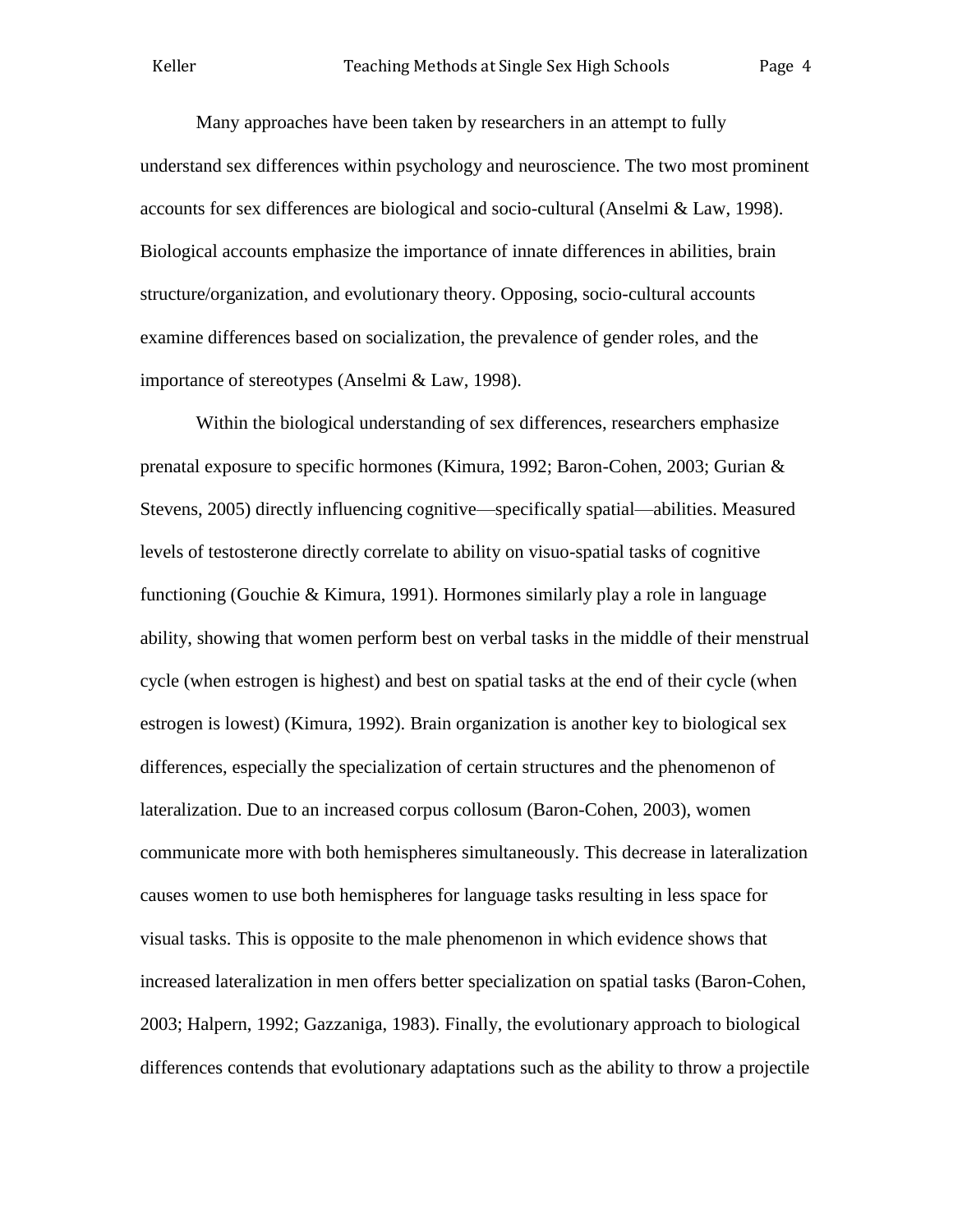weapon in hunting is the root cause of male spatial superiority; whereas female foraging and gathering has led to a biological adaptation for superior spatial location (Baron-Cohen, 2003; Buss, 1995; Geary, 1995; Silverman & Eals, 1992; Eagly & Wood, 1999).

Socio-cultural accounts argue that formal and informal experiences serve to explain sex differences in cognition. Play, for example, greatly structures a child's cognitive abilities such that boys are more likely to play with blocks, which have a much more spatial component, than girls (Connor & Serbin, 1985; Halpern, 1992). Influences from teachers and society regarding gender roles are the most influential factors for cognitive success according to this model. Boys are more likely to be encouraged in math and science, conversely girls in English, and such a waxing and waning of self esteem about certain subjects becomes the root cause of cognitive success (Benbow & Stanley, 1982; Kimball, 1989; Anselmi & Law, 1998). Even when boys and girls take the same course, they may receive different instruction, reinforcement, or support for their efforts (Tyre, 2008; AAUW, 1999; Gurian & Stevens, 2005). Therefore, teachers and parents play a pivotal role in the socio-cultural perspective of sex differences. While sociocultural influences are intriguing, this research concentrates on biological sex differences.

These theories have shown how two different scientific approaches can result in the same conjecture that sex differences do exist. The biological perspective, however, is much more aligned with the idea that boys and girls should be instructed differently. What is equally—if not more—important to study is the implementation of such understandings in the classroom (Halpern  $\&$  LaMay, 2000). Due to the cognitive differences of each sex, and the importance of the school and teacher in the development of the child, a positive implementation for such sex difference understanding is a single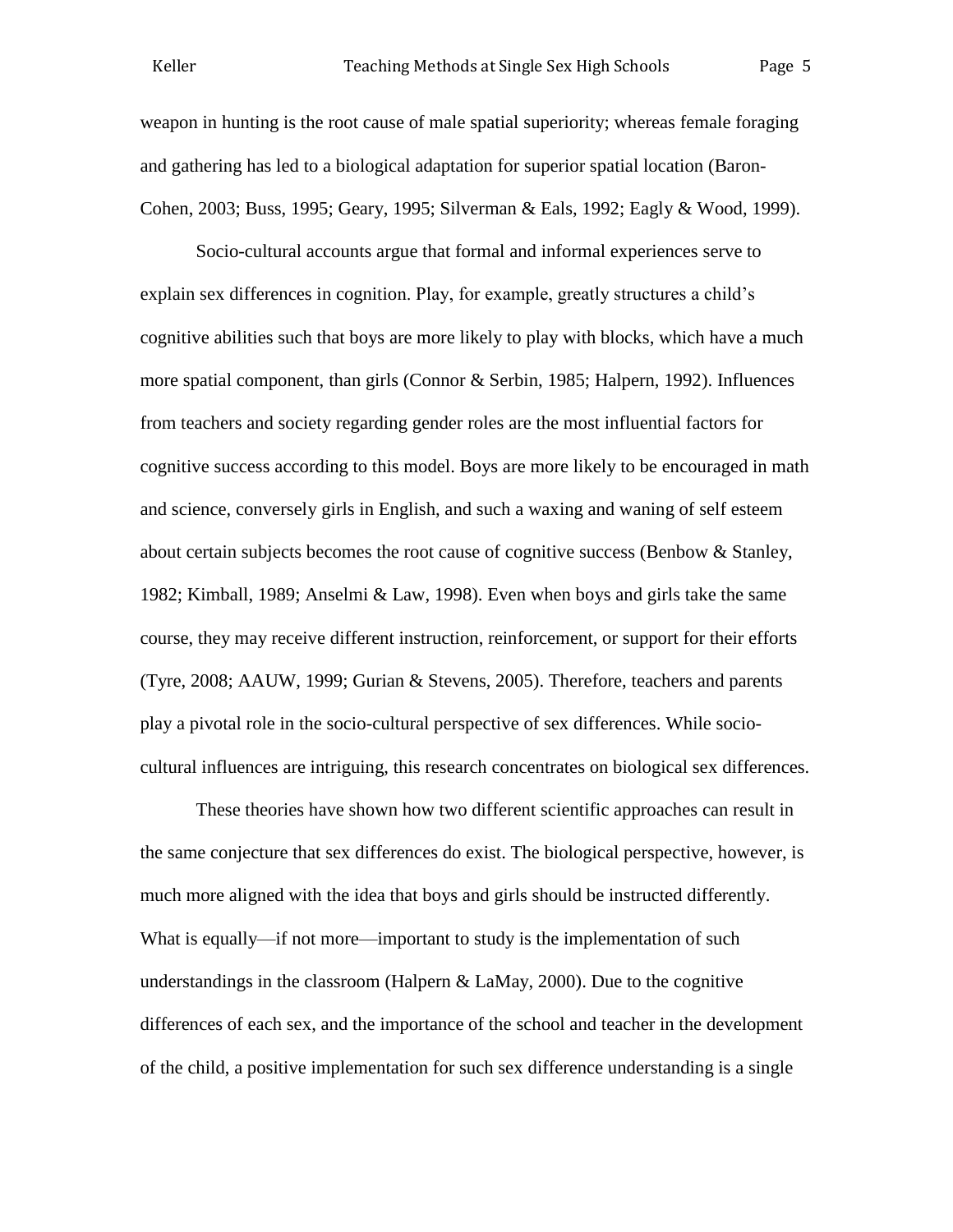sex educational environment, which provides a separate but equal educational opportunity. For education to be most effective for its students, the instructor, institution, and system, should acknowledge differences in learning modality and capacity (Sax, Arms, Woodruff, Riggers, & Eagan, 2009; Reichert & Hawley, 2009). In order for classrooms to be gender-fair and for teaching to best serve all students, single-sex classrooms can best achieve this goal (Sax, et. al, 2009). Not only is the modality of instruction important, but environment and the hidden curriculum play and equally potent role.

The mode of instruction a student receives can be directly related to their most refined and specialized cognitive processes. Each sex has an innate and socially reinforced cognitive profile, and, as such, each sex should be instructed according to its neuro-scientific blue print for success. Biological differences in the male brain include decreased lateralization, smaller frontal lobe, less sensitized sensory receptors, and increased testosterone (Gurian &Stevens, 2005; Gurian, 2001; Tyre, 2008). Decreased lateralization in males shows increased use of the right hemisphere for problem solving, therefore increasing male's spatial relation abilities (Buss, 1995; Gurian & Stevens, 2005; Gurian, 2001; Tyre, 2008; Anselmi & Law, 1998; Baron-Cohen, 2003). Smaller frontal lobes increase male propensity for impulsiveness since the frontal lobe is specialized for executive function and reasoning (Carlson, 2005; Gurian & Stevens, 2005). The biological construction of the male sensory organs makes males less sensitive to sensory inputs such as light and sound (Tyre, 2008; Gurian & Stevens, 2005). Decreased sensitivity shows that boys are less responsive to dim light and soft noises. The male hormones, specifically testosterone, promote aggressive-active, and kinesthetic life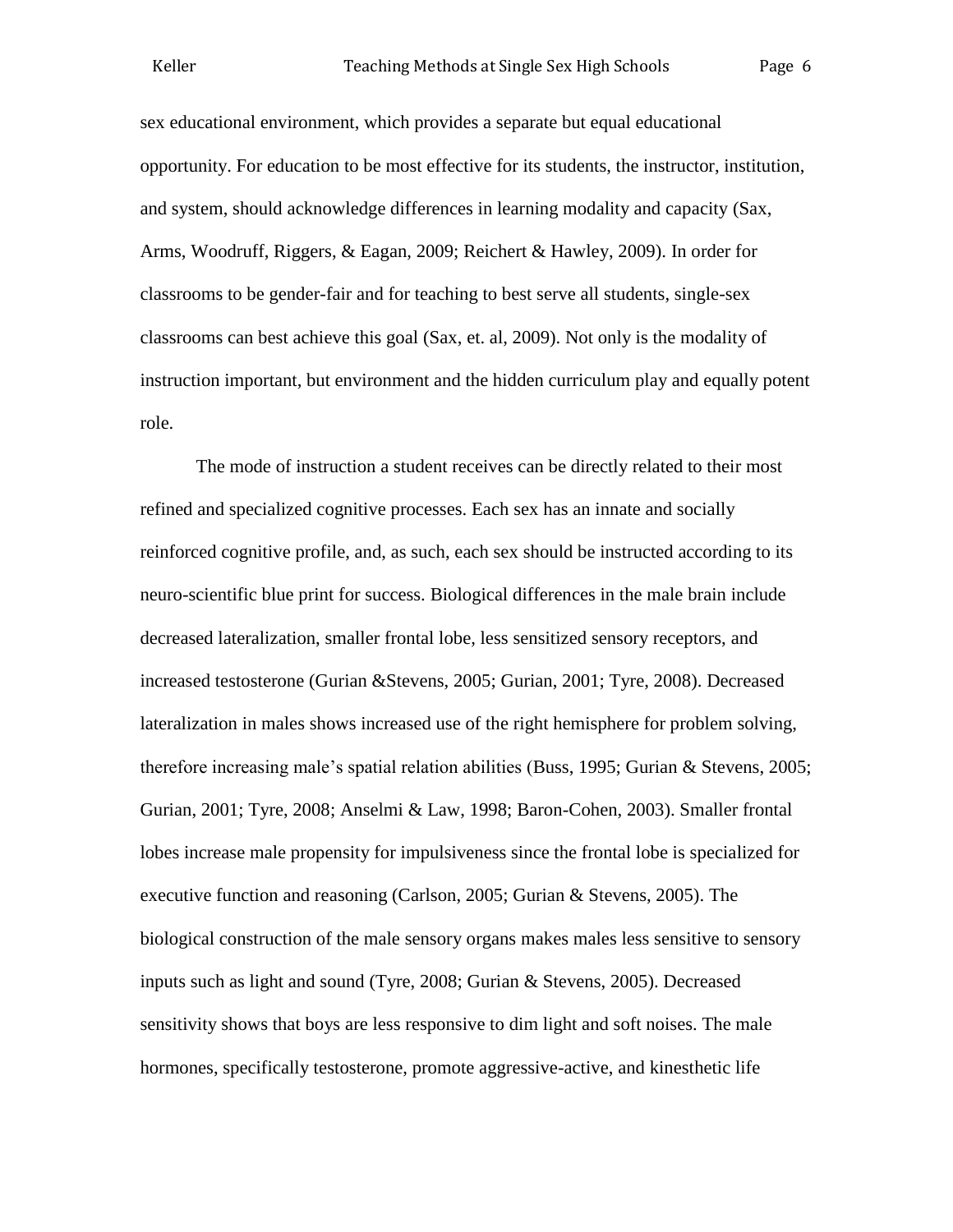experience (Gurian & Stevens, 2005; Buss, 1995; Anselmi & Law, 1998). Kinesthetic life experience is similarly important for boys from an evolutionary approach. Until the initiation of formal schooling, boys learned by doing (Gurian & Stevens, 2005; Anselmi & Law, 1998). Boys learned how things worked by taking items apart and fixing them, they learned spatial relations from hunting and math from working the books in their father's store.

These biologically important differences in the male brain often lead to specific "symptoms of the boy brain" (i.e. factors that directly affect their classroom behavior). Due to their propensity for spatial relations, boys are likely to be bored by words (Gurian & Stevens, 2005). Long lectures, therefore, are more likely to decrease a boy's ability to learn—specifically if the lecture is conducted at a low volume. Since boys are less sensitive to light and noise, their senses are better activated for learning if they are "on edge" (Sax, 2006). That is to say, brighter light and louder voices initiate and hold a boy's attention for longer. The lack of lateralization, which initiates increase spatial ability in males, also decreases their ability to multi-task (Gurian  $\&$  Stevens, 2005). Because the corpus collosum of males is less dense, this inhibits communication between the hemispheres and increases the difficulty of multi-tasking (Anselmi & Law, 1998; Baron-Cohen, 2003). The aggressive nature of boys (compared to their female counterparts) increases their need for competition in the classroom (Gurian & Stevens, 2005; Tyre, 2008; Buss, 1995; Eagly & Wood, 1995; Bailey, 1998).

Boys struggle more than girls to keep their attention for long periods of time (Anselmi & Law, 1998; Tyre, 2008) so short-term targets in the classroom with vibrant and fast interaction are much more advantageous (Kimball, 1998; Tyre, 2008). The need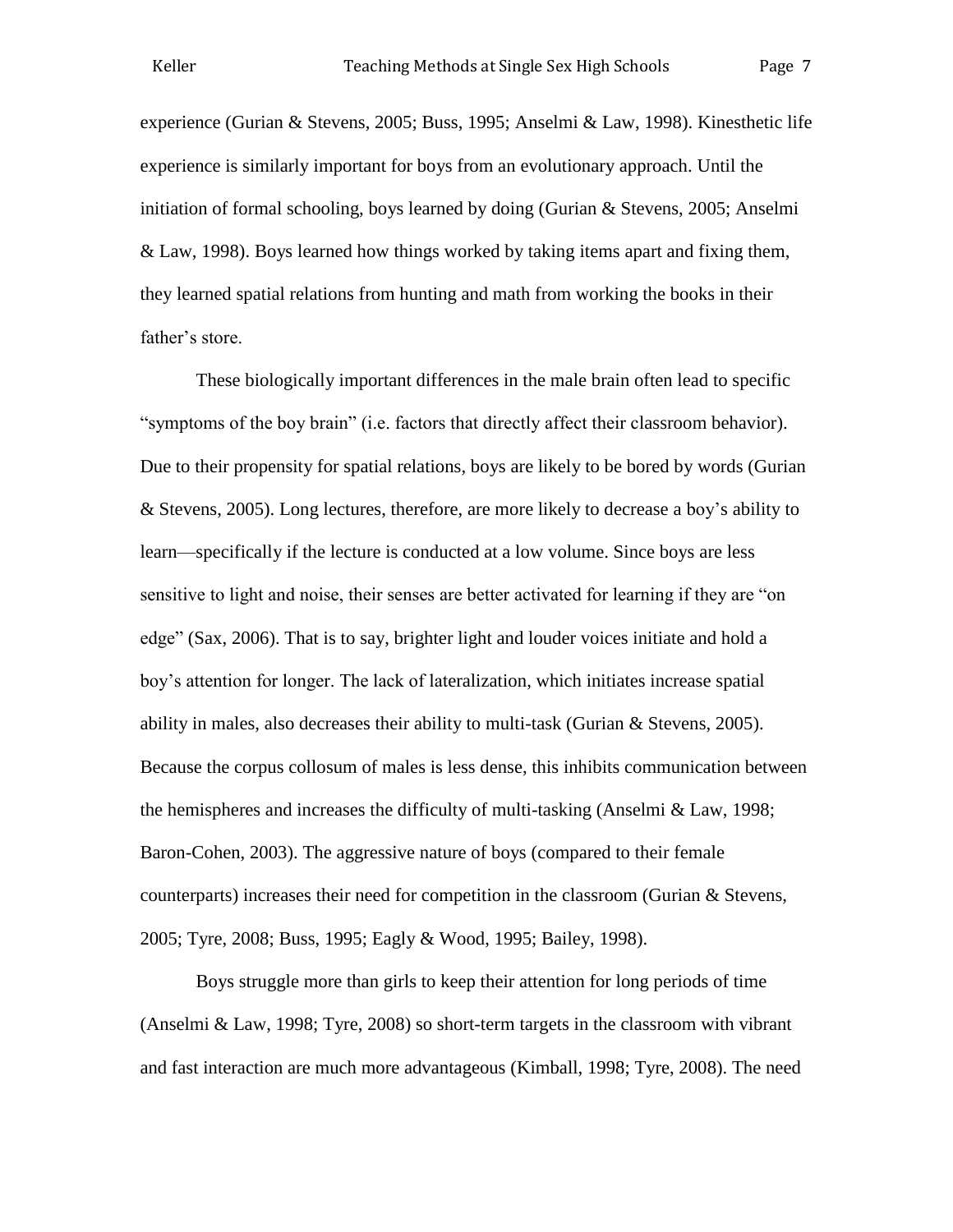for competition can best be fostered by teachers through public praise, structure with clearly set rules and punishments, and with reinforced high expectations (Tyre, 2008; Kimball, 1998). Spatial mechanical stimulation and kinesthetic learning, however, are the most important aspects to a boy's educational success (Tyre, 2008; Gurian & Stevens, 2005). Spatial stimulation can best be achieved through the use of diagrams, pictures, objects moving through space, and the use of visual media (Tyre, 2008; Gurian & Stevens, 2005). Kinesthetically, spatial manipulation can be encouraged through handson activities such as scientific experiments so that boys—as evolution encourages them can learn by doing (Gurian, 2001; Buss, 1995). In other classroom settings acting, roleplay and drama can be helpful to keep boys interested, attentive, and active in the classroom (Tyre, 2008).

Biological differences in the female brain often show a mirror image of the male brain. The female brain shows increased lateralization, denser temporal and occipital lobes, a better developed left hemisphere, a larger hippocampus, and increased female hormones, specifically estrogen (Gurian & Stevens, 2005; Gurian, 2001; Anselmi & Law, 1998; Halpern & LaMay, 2000; Johnson, Carothers, & Deary 2009). Increased lateralization and a more developed left hemisphere present females with better ability in language and on language tasks (Baron-Cohen, 2003). This phenomenon may explain female's difference in comparison to males on spatial reasoning tasks. Since females use both of their hemispheres equally, their superiority at language tasks implies they are using both hemispheres for language reasoning—which conversely impacts their spatial reasoning areas (Baron-Cohen, 2003; Buss, 1995; Eagly & Wood, 1999). These biological differences in the average female brain also increase multi-tasking ability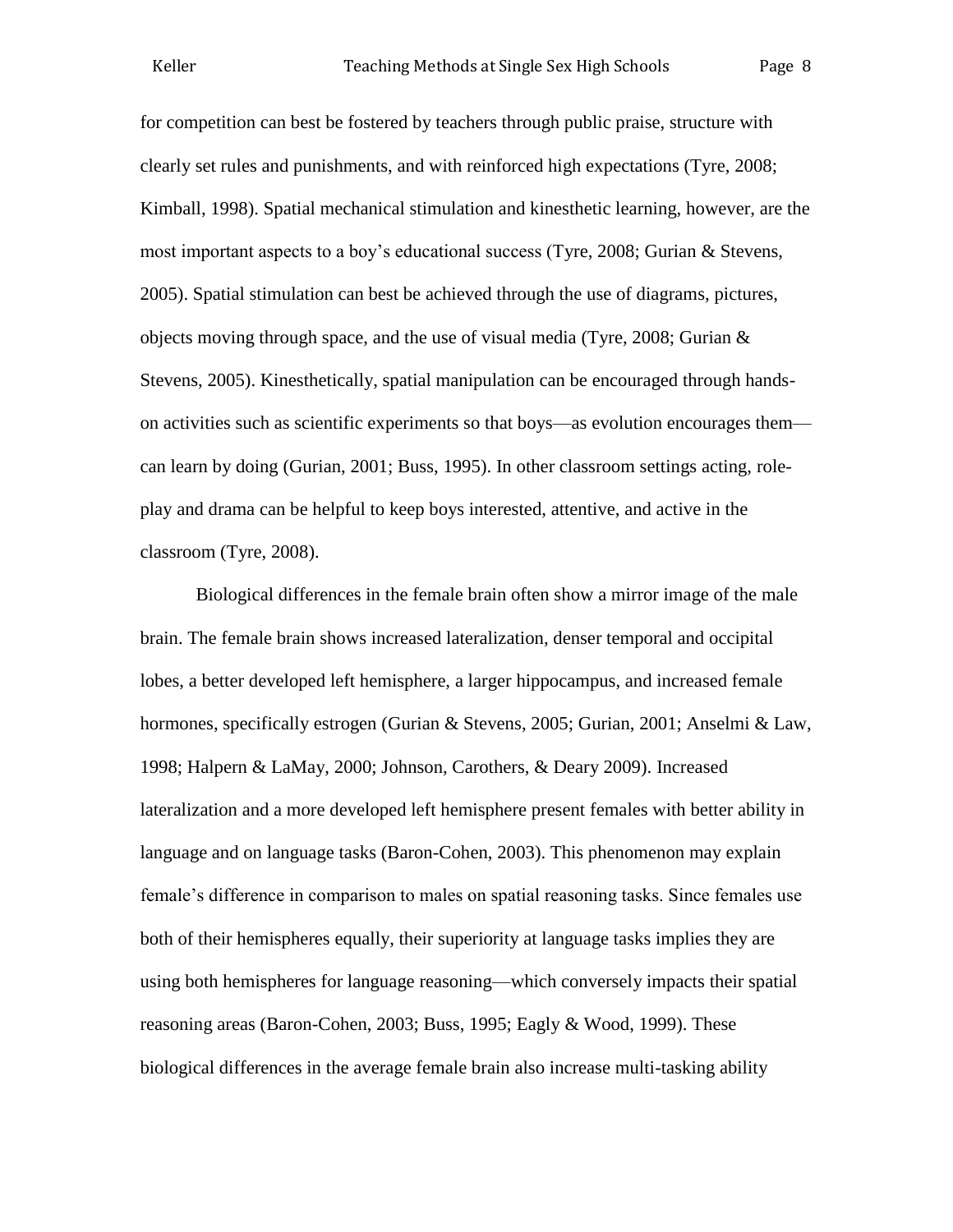(Tyre, 2008; Gurian & Stevens, 2005). Increased communication between each hemisphere fosters increased ability to address multiple stimuli simultaneously (Tyre, 2008; Anselmi & Law, 1998; Halpern, 1992)

Hormones are also important factors in the female ability to perform spatial and verbal/language tasks. As estrogen increases, testosterone decreases and therefore estrogen supports verbal ability (Kimball, 1998). Lack of testosterone, conversely, decreases ability on spatial tasks (Anselmi & Law, 1998; Colom, Contreae, Arned, Leal & Santacreu, 2004). Denser temporal and occipital lobes in females directly relate to sensory-input sensitivity. Females are more sensitive to light and noise, and therefore need less of such stimulus for a response (Gurian & Stevens, 2005). The hippocampus, which serves in memory storage, is more refined in females (Gurian & Stevens, 2005; Baron-Cohen, 2003). On aptitude testing, females struggle since aptitude tests often assess abstract thought rather than regurgitation of memorized facts. Males perform better at abstract thinking, and females at memorization (Gurian & Stevens, 2005; AAUW, 1999; Kimball, 1998; Chipman, Marshall, & Scott, 1991). Girls are more deliberate in their decision-making, as biologically explained through their larger frontal lobes (Gurian, 2001; Anselmi & Law, 1998). This impacts their test taking and evaluation abilities; specifically on multiple choice testing where they cannot explain their thought processes through language (AAUW, 1999; Anselmi & Law, 1998; Halpern, 1998; Colom, et. al. 2004).

In the classroom setting, increased language abilities show that lecture or seminar style classes are more advantageous for girls (Gurian, 2001; AAUW, 1999; Kimball, 1998). The ability for girls to be attentive to multiple concepts simultaneously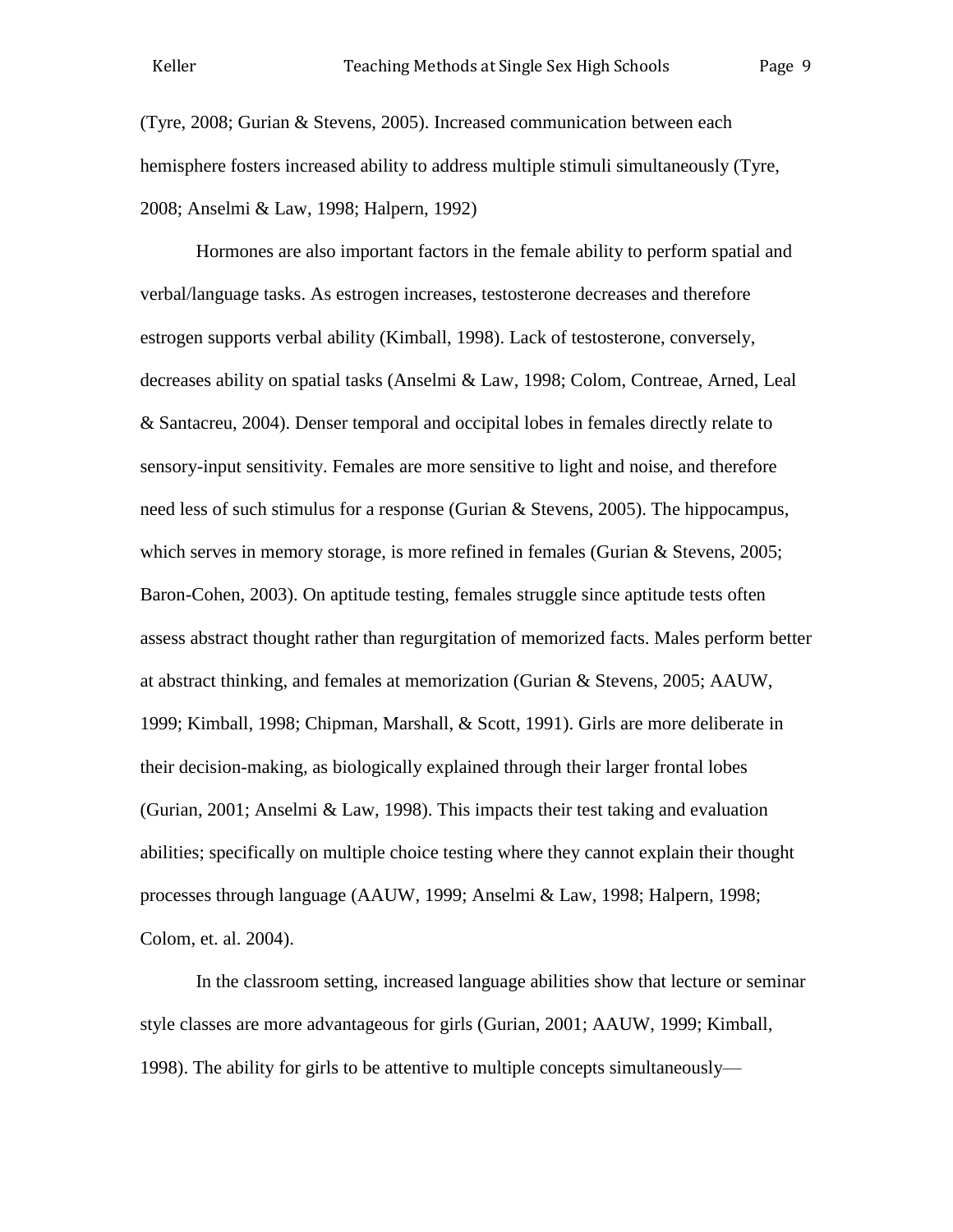specifically in language—make them best suited for class discussions where opinions and ideas are offered freely (Gurian & Stevens, 2005; AAUW, 1999). Increased sensitivity to sensory information allows for the teacher to speak quieter and in a more friendly or endearing tone (Gurian & Stevens, 2005; Baron-Cohen, 2003; Halpern & LaMay, 2000). A girl-friendly classroom is one of less comparison and more collaboration, with a warmer and more 'fair' teacher (Kimball, 1998). While challenge is important, challenge should be rooted in high standards rather than competition amongst peers (Kimball, 1998).

Research regarding the benefits of single sex girls schools (Sax, et. al, 2009) focuses on extraneous characteristics that do not include teacher method. These measures include: attitude (towards self and others), achievement, attributions, and activities. Research on the benefits for boys, however, includes researching teaching methods and curriculum at all-boys institutions. The International Coalition of Boys Schools published a 2009 study analyzing teacher's most effective lessons from both the student and the teacher perspective. Subjects in this study were asked to describe a successful lesson plan, and why it was successful. Trends for success parallel those supported by other research and include: active and project centered learning, role-playing, competition, responsibility, and immediacy (Reichert & Hawley, 2009).

Due to the biological differences in the male and female brain, significant research has established that the ability to learn through certain modalities is heightened for one sex versus the other. As seen in this research presentation, for one sex to have a more refined brain region, it must be compared to the other sex which is not as developed in the same area. For this reason, it appears impossible to teach a co-ed classroom in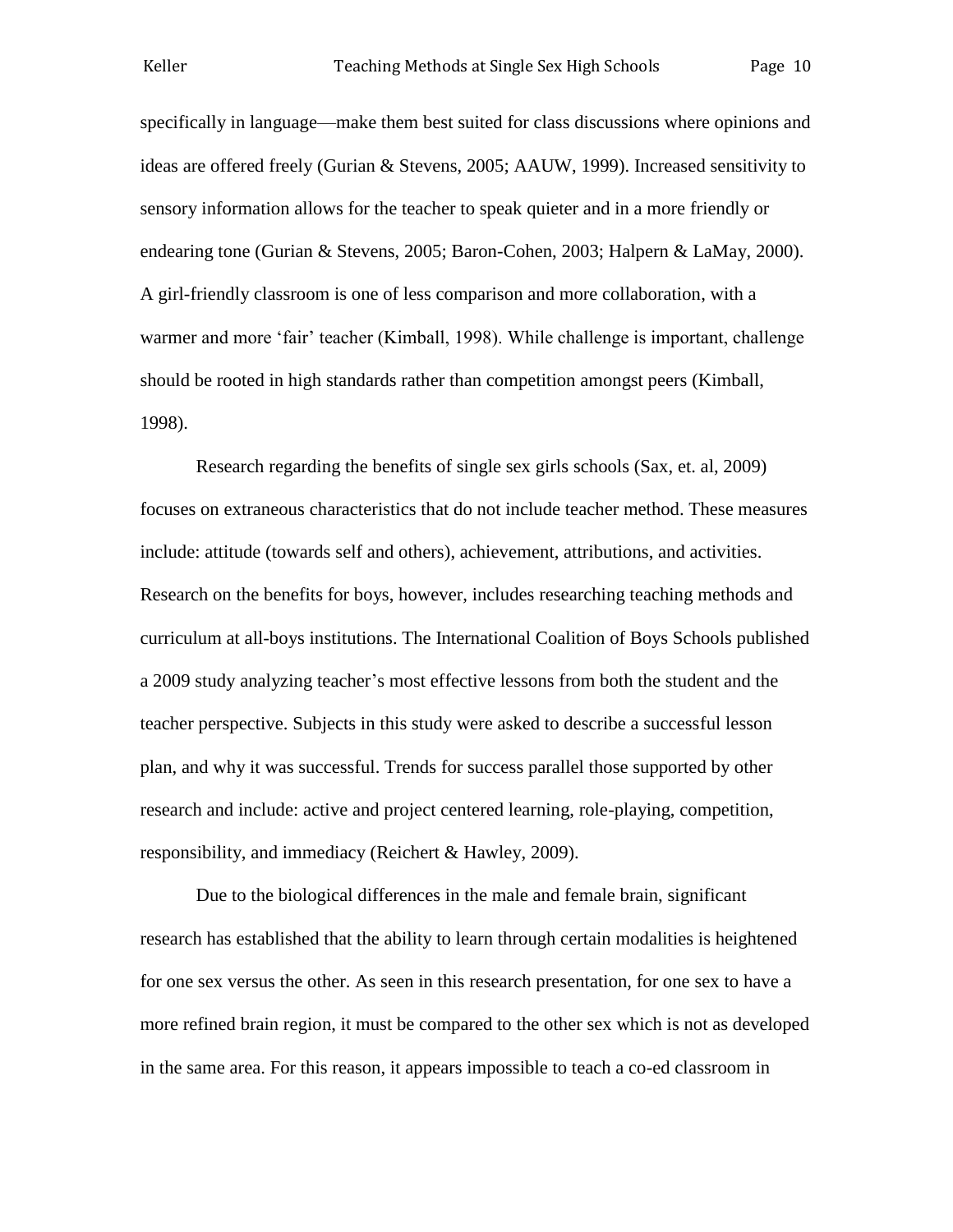which each sex is being instructed equally. While single sex schools appear to be more advantageous, it is equally important to determine the extent to which teachers at single sex institutions are actually implementing advantageous practices. That is, how often do teachers using strategies best suited to the sex of the students they teach (Kimball, 1998; AAUW, 1999; Reichert & Hawley, 2009), and do such teaching methods correlate with researched sex differences?

It must be clarified, however, that research recognizes the fluidity of sex and gender (Anselmi & Law, 1998). This research is rooted in the dichotomous relationship between male and female, yet recognizes that these assumptions are generalities. Colum, et. al., 2004) note that as estrogen increases, testosterone decreases, yet all human individuals have some level of both. Therefore the statement that testosterone increases visuo-spatial activity (Buss, 1995; Gurian & Stevens, 2005; Gurian, 2001; Tyre, 2008; Anselmi & Law, 1998; Baron-Cohen, 2003) can itself create a fluidity, as females have varying levels of testosterone and estrogen in their system. As Kimura (1992) found, these varying levels can alter an individual's ability at such tasks within the isolation of the menstrual cycle. While this research is rooted in the between groups differences that serve to create the dichotomy between male and female, it must be recognized that within groups variation does exist, These statements are generalities conveying a "male" and "female" yet there is significant variation within each of these categories.

#### **Method**

#### *Participants*

A survey of 42 questions was administered electronically to full-time instructors at one all-boy's and two all-girls boarding high schools. All three schools are located in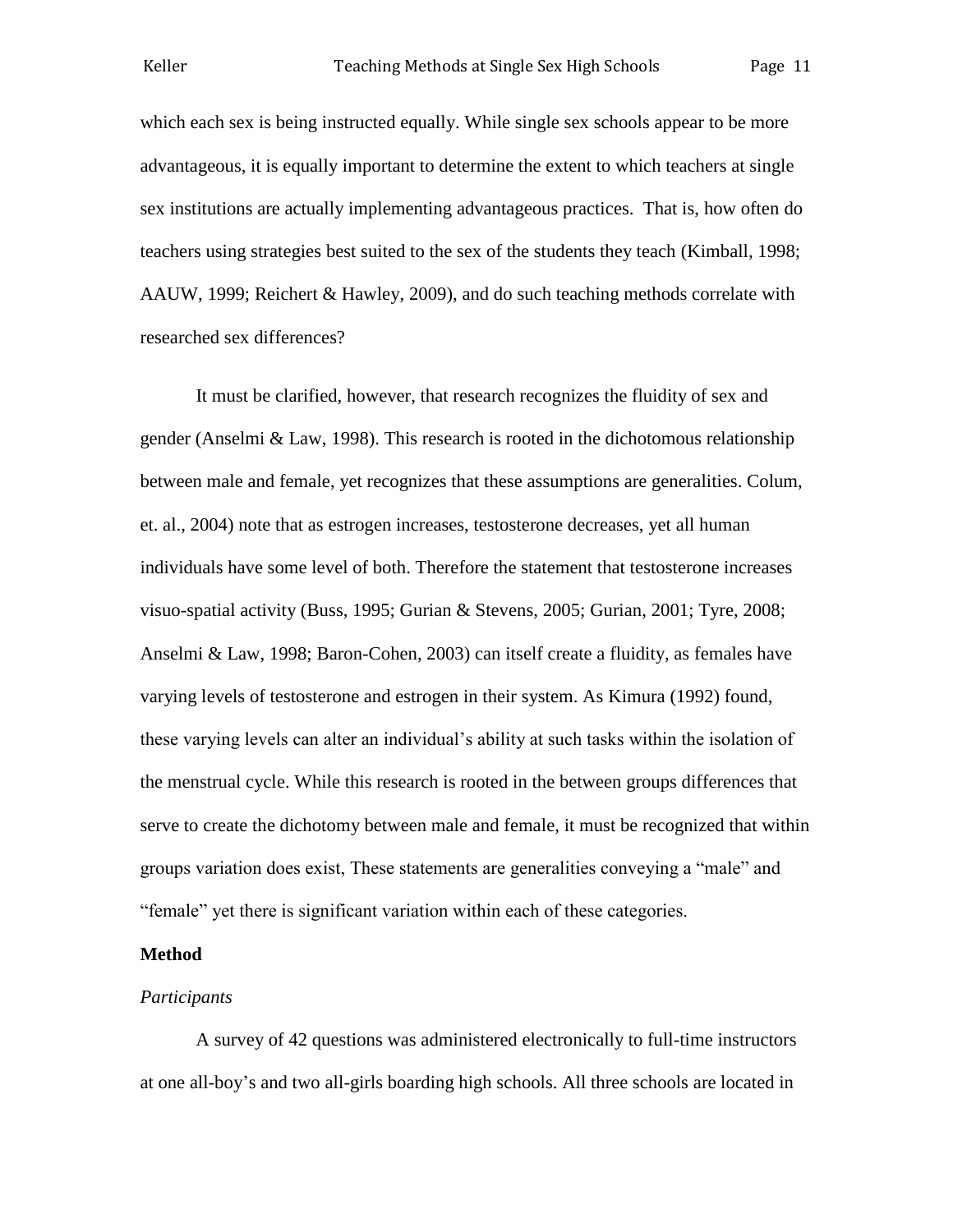rural western Connecticut with an average enrollment of 300 students, with full time teaching faculty between 45 and 57. A total of 152 full time teachers received the survey, with 56 (35%) responding. Of those who responded to the survey, 28 came from the all boys school and 28 came from the all girls schools. Thirty-one respondents were male and 25 were female with an average of 6-10 years teaching experience. Teacher certification is not required in private institutions, and only 13 respondents possessed certification, although 34 respondents had received a master's degree or higher.

#### *Procedure*

Schools were contacted via email message and phone call to the headmaster/mistress to solicit the school's participation in the research study. Of the six schools contacted, three responded positively to the request. A survey was then administered electronically through an online survey program, which participants accessed through a link embedded in the email solicitation. Faculty members at each institution were given one month to complete the survey before the online site closed and information was collected.

#### *Design*

The survey contained demographic analysis questions as well as self-report inquiries regarding teaching methods. Instructors were asked about their knowledge of cognitive differences, their frequency of exposure to such information, and their mode of exposure. Additionally, teachers were asked to report how often (if at all) they utilized various tactics of instruction. A total of 17 factors were tested: volume of voice during instruction, use of visual aids, use of media, language and lecture, use of handouts and lesson reiteration, kinetic learning, experiential learning, use of guiding questions,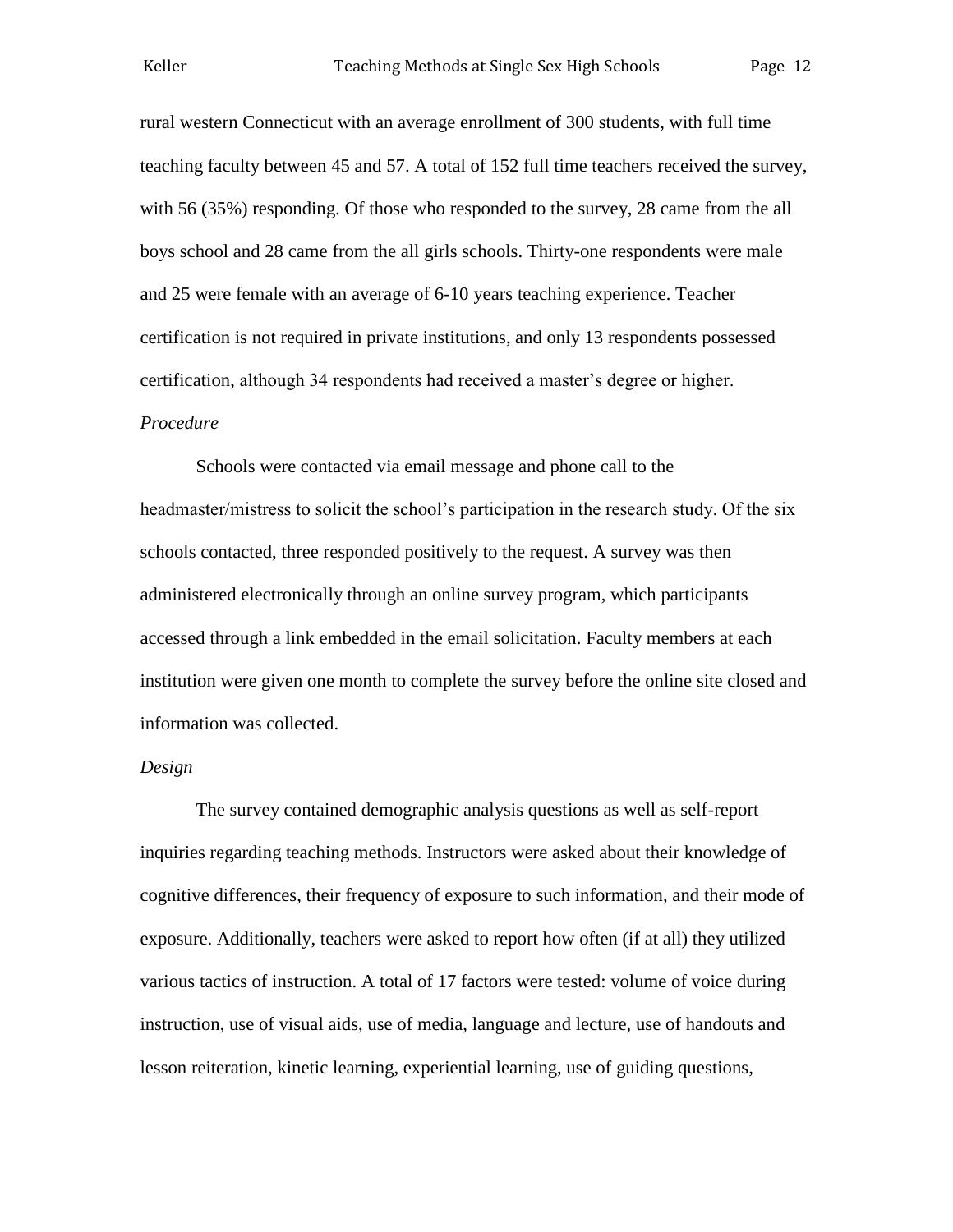following strict outlines for class, collaboration, one-on-one instruction, peer instruction, use of multiple stimuli at once, peer grading and competition, use of formality, association with the 'real world,' and value of rote memorization. Each measure was scaled on a 1-5 point Likert Scale, 1 being often (almost daily), 3 being sometimes (a few times a month) and 5 being never. Open-ended comment spaces were allotted at the end of the survey for instructors to expand on their method techniques outside of the 17 concrete measures.

The first measure, volume of voice during instruction, was based off of literature regarding sense sensitivity (Tyre, 2008; Gurian & Stevens, 2005). This measure asked instructors how often they found themselves speaking at a volume louder than a conversational volume during instruction in order to "establish and maintain attention." A second question asked instructors how often they found themselves speaking at or below a conversational level in order to maintain comfort in the classroom.

The second measure, use of visual aids, asked teachers to rank how often they used visual aids such as graphs, diagrams, and writing on the chalkboard so students could also see what they were saying. This measure was designed to analyze instructor sensitivity to male visuo-spatial affinity (Buss, 1995; Gurian & Stevens, 2005; Gurian, 2001; Tyre, 2008; Anselmi & Law, 1998; Baron-Cohen, 2003). Measure three was structured to analyze teacher methods in media use such a television and computer games, a feature often cited as another source of spatial stimulation (Tyre, 2008; Gurian & Stevens, 2005).

The fourth and fifth measures were directed more toward literature about educating girls. The fourth measured how much of the course was language and verbal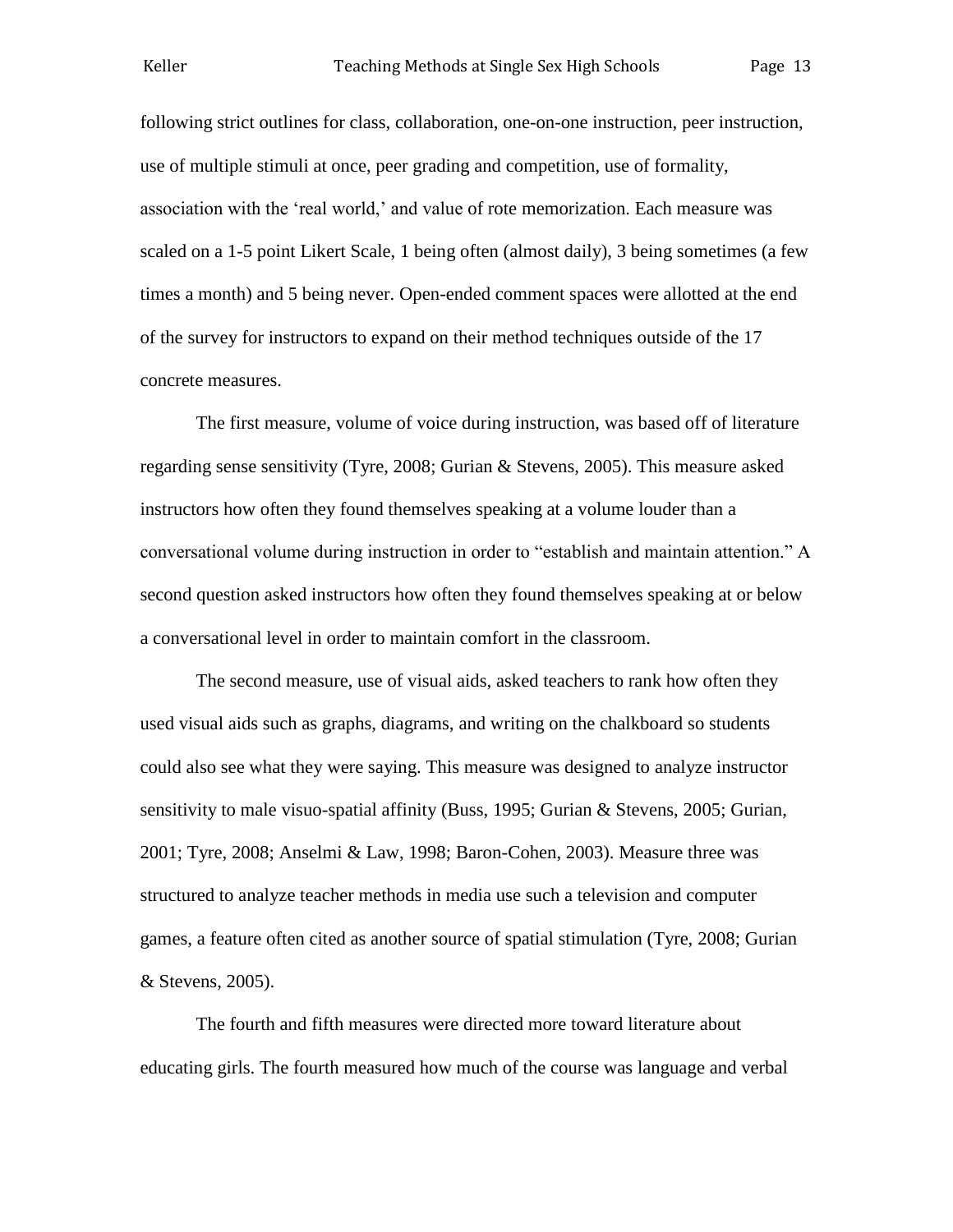comprehension based, and the fifth asked how often teachers implemented the use of handouts or outlines for the class as a way to display the lesson in a written form. Both measures were influenced by the research stating that females thrive in language tasks, most often seen through class discussions where thoughts and ideas are shared freely and reading comprehension (Gurian, 2001; AAUW, 1999; Kimball, 1998).

Measures 6 and 7 emphasized movement and activity, inquiring about kinetic learning where students are moving physically as they learn, and experiential learning where students role play or experience the lesson actively. These two measures were influenced by research regarding the boy propensity to learn by doing (Gurian, 2001; Buss, 1995; Tyre, 2008; Gurian & Stevens, 2005). The following measure was designed, similarly to measures 4 and 5, and based on the same research, in order to once again ask about language in the classroom. Measure 8 asked about the use of guiding questions to get the students talking but then allowing them to direct class (to Socratic method). Measure 9 asked teachers to what extent they follow a strict outline for class activities, simply designed to inquire about class structure in which both sexes thrive in informality—however a different form in each case (see pgs. 5, 7).

Measure 10 asked teachers about their use of collaboration and small group work in the classroom, based on the female emphasis on collaboration over competition (Kimball, 1998). The one on one instruction in Measure 11 asked teachers to analyze how often they used whatever format necessary to allot them the most individualized time with students, allowing for collaboration between the teacher and the student. The following measure increased the amount of collaboration being analyzed, and asked how often students were in charge of teaching class.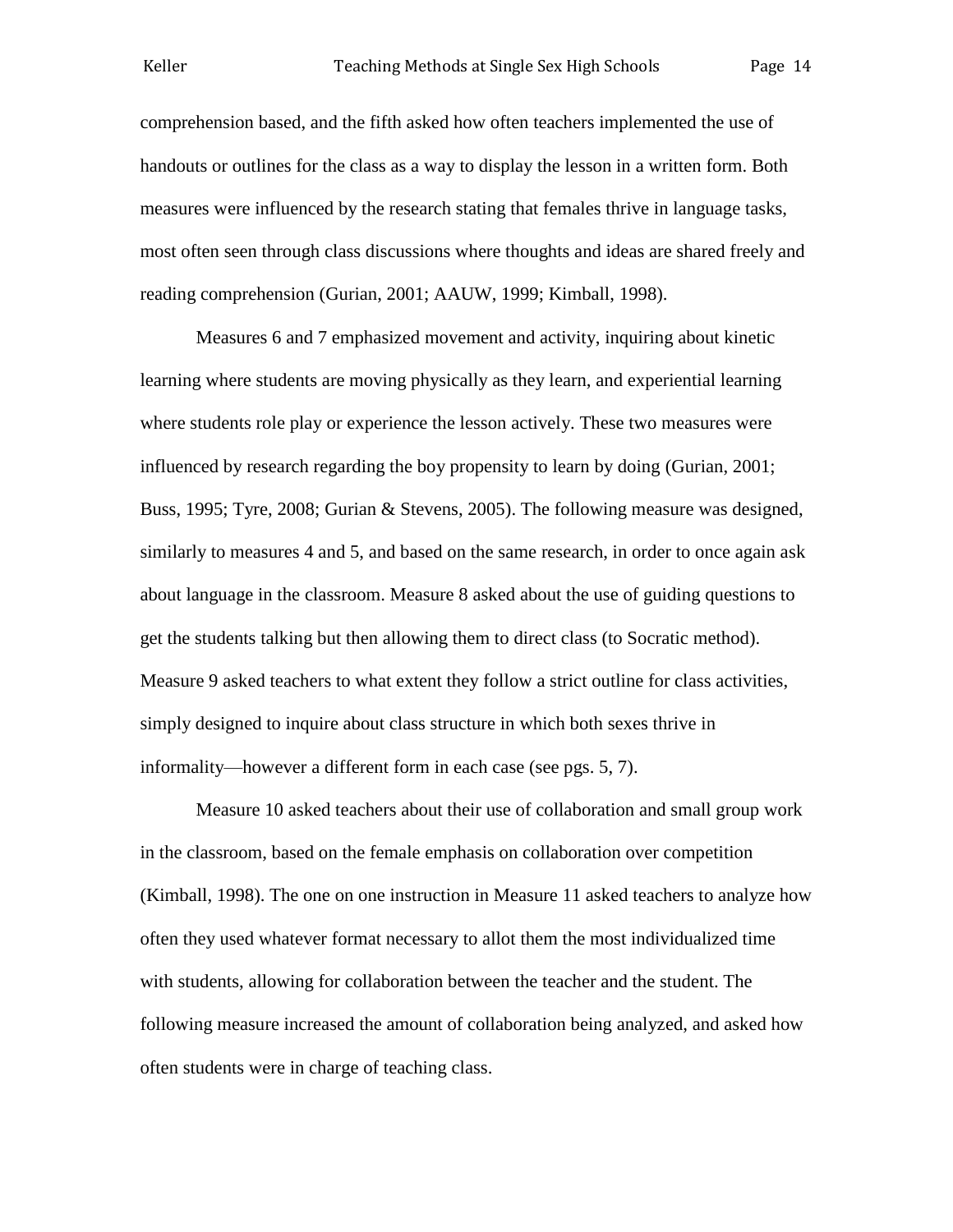The female ability to multi-task (Tyre, 2008; Anselmi & Law, 1998; Halpern, 1992) and address multiple stimuli simultaneously were analyzed in Measure 13, which asked teachers how often they incorporated simultaneous use of multiple stimuli during lessons. Analysis of competition (Tyre, 2008; Kimball, 1998) was incorporated into Measure 14, and asked teachers how often the students grade each other or participate in a competition to see which individual or group is 'the best.' Measure 15, the informality measure, asked teachers how formal their classroom was, including how often students call them by a first name or a nickname, a measure pertaining to the boys necessity for a relaxed environment that maintains high expectation (Tyre, 2008; Kimball, 1998).

The final measures, 16 and 17, addressed relation to the real world and values of rote memorization. The real world measure asked to what extent teachers use associations with real life application to teach their students. The last measure (17) asked teachers how often their main form of analysis relies on rote memorization and repetition, a measure designed to understand the female struggle (in relation to boys) with multiple choice in which they cannot explain their thought process.

#### *Analysis*

Responses were analyzed via *PASW Statistics 18* statistical analysis software using t-test comparisons of means. Each of the 17 teaching mode factors was analyzed against the sex of the students receiving the instruction. It was predicted that there would be a statistically significant difference between the teaching methods at each institution, taking into account the different learning styles of each sex based on cognitive differences.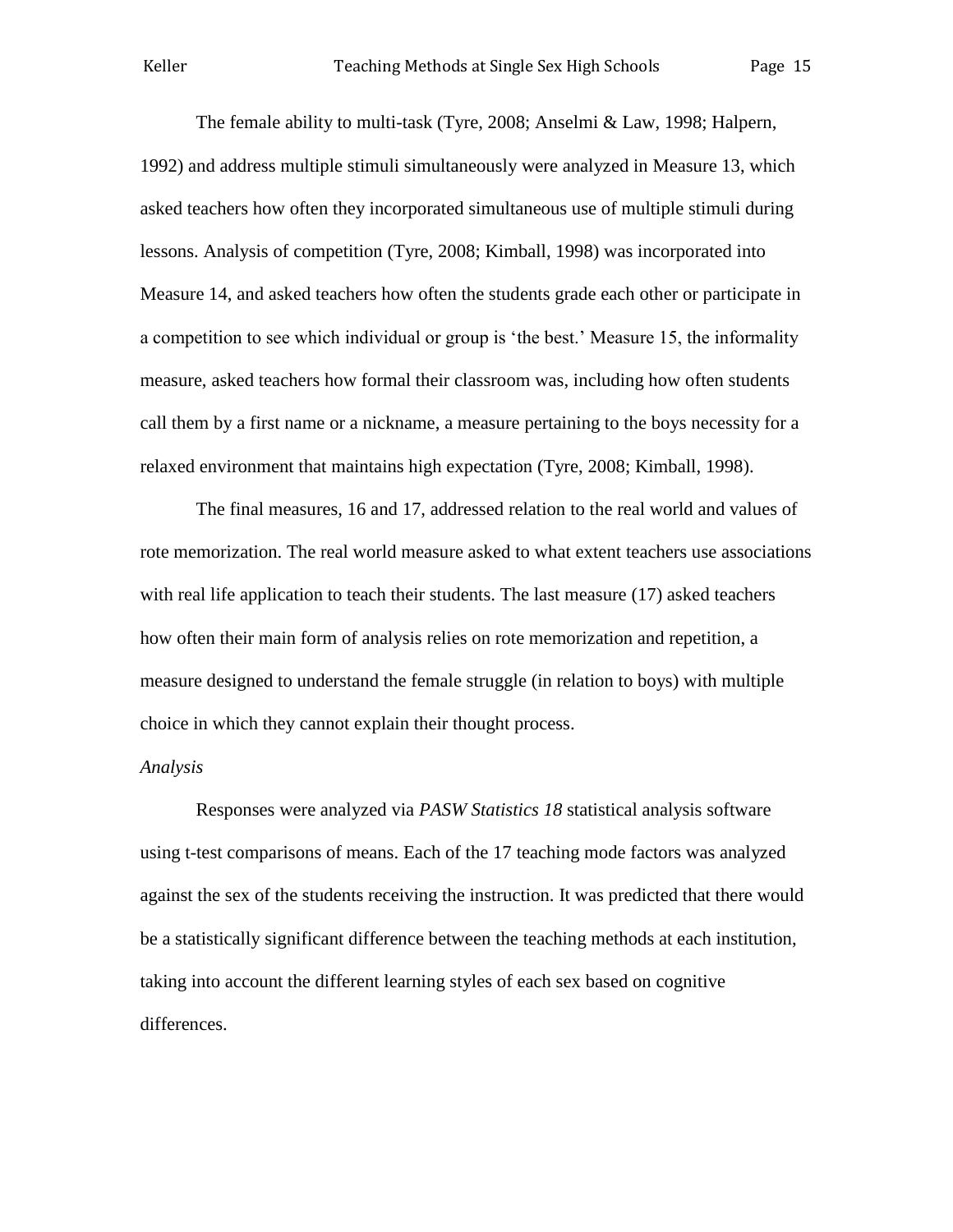#### **Results**

Of the 17 teaching method factors tested, two were found to be significant. The formality measure, of which teachers were asked the frequency of students calling them by a nickname or a first name was significant where t  $(54) = 2.568$ , p = .013. The memorization measure, relating the frequency to which students are asked to memorize, rehearse, and repeat information on exams was significant where t  $(54) = -3.506$ , p = .001. While these two correlations were significant, they were significant in the opposite direction expected. The formality measure was predicted to have more frequency in boy's schools, and the memorization measure was predicted to have more frequency in girl's schools; the result was the converse of each prediction. Volume of voice  $(t (58) = -1.858$ ,  $p = .06$ ) presented a trend toward significance in the direction predicted, but did not reach the assigned value of significance (.05).

The hypothesis, therefore, was refuted on two levels. A majority of the comparative measures were not found to be statistically significant, showing little to no difference in the teaching styles at each institution. Similarly, the significance that was found in the opposite direction predicted. It can be concluded that at these single sex high schools, teaching styles are not influenced by the sex of the learners.

Figure 1 shows the frequency means for each teaching method analyzed. The significance of the "formality" and "memorization" factors can be noted, as well as the lack of differential in all other measures.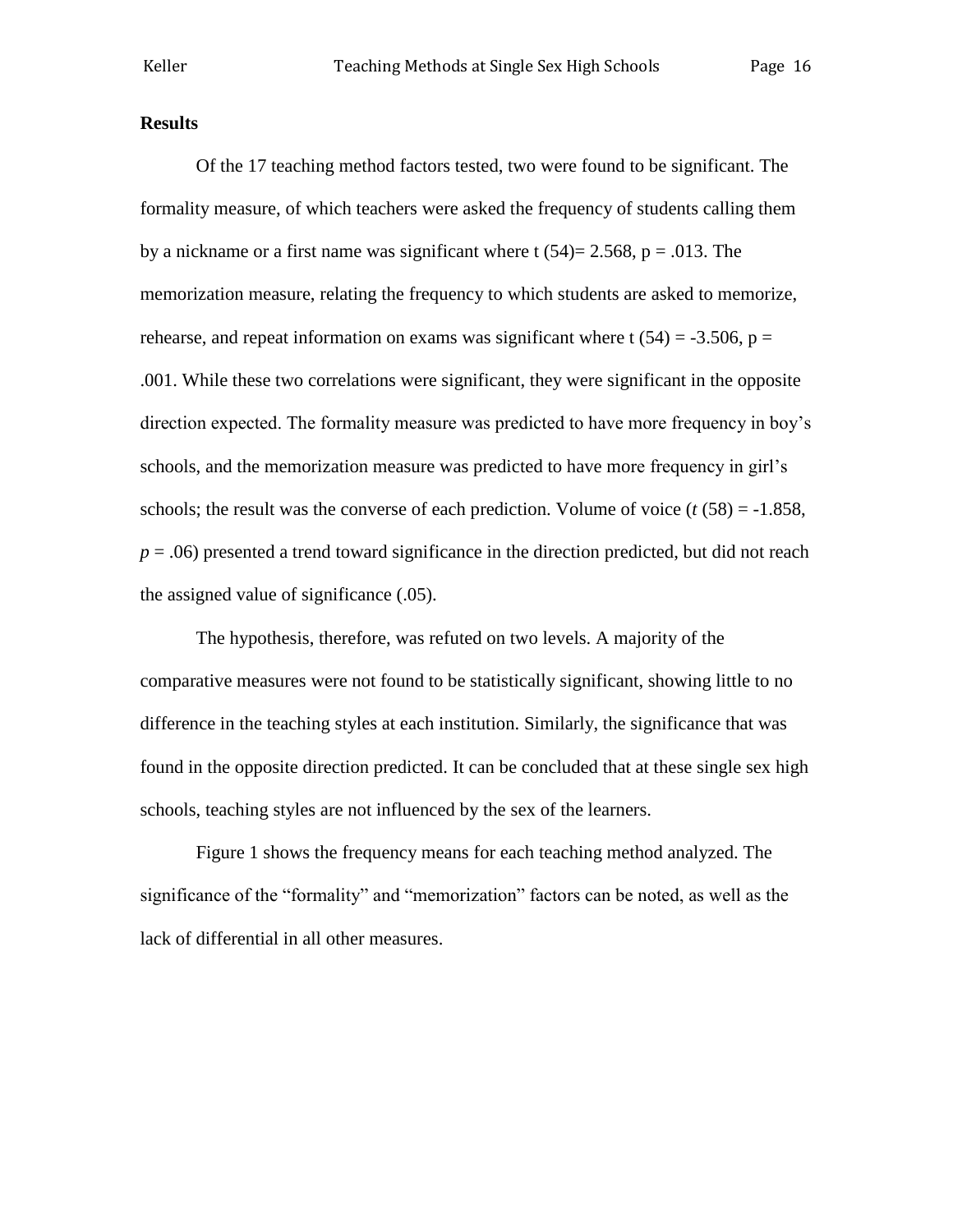

**Figure 1:** *Frequency of Teaching Method*

#### **Discussion**

The hypothesis was not supported on any of the 17 measures taken, with 15 nonsignificant results and two significant results in opposition to the predicted correlation. Although the numbers were not statistically significant, trends in self-description match the correlation that was expected. Teachers at all boys' schools, however, assessed their teaching methods in ways that paralleled the research. Teachers described their style as dynamic, always changing, fast moving, unpredictable, active, and high energy, which matches previous research which recommends that boys be taught with vibrant and fast interaction (Kimball, 1998; Tyre, 2008). Reinforced high expectations with clearly set rules and punishments (Tyre, 2008; Kimball, 1998) are seen in teacher comments where class is "fun while maintaining respect," "unpredictable but the boys know what's expected of them," "friendly but authoritative," and "creative yet students know expectations." The need for competition (Gurian & Stevens, 2005; Eagly & Wood, 1995) as boys learn was also noted by many teachers in explaining a guidance and critique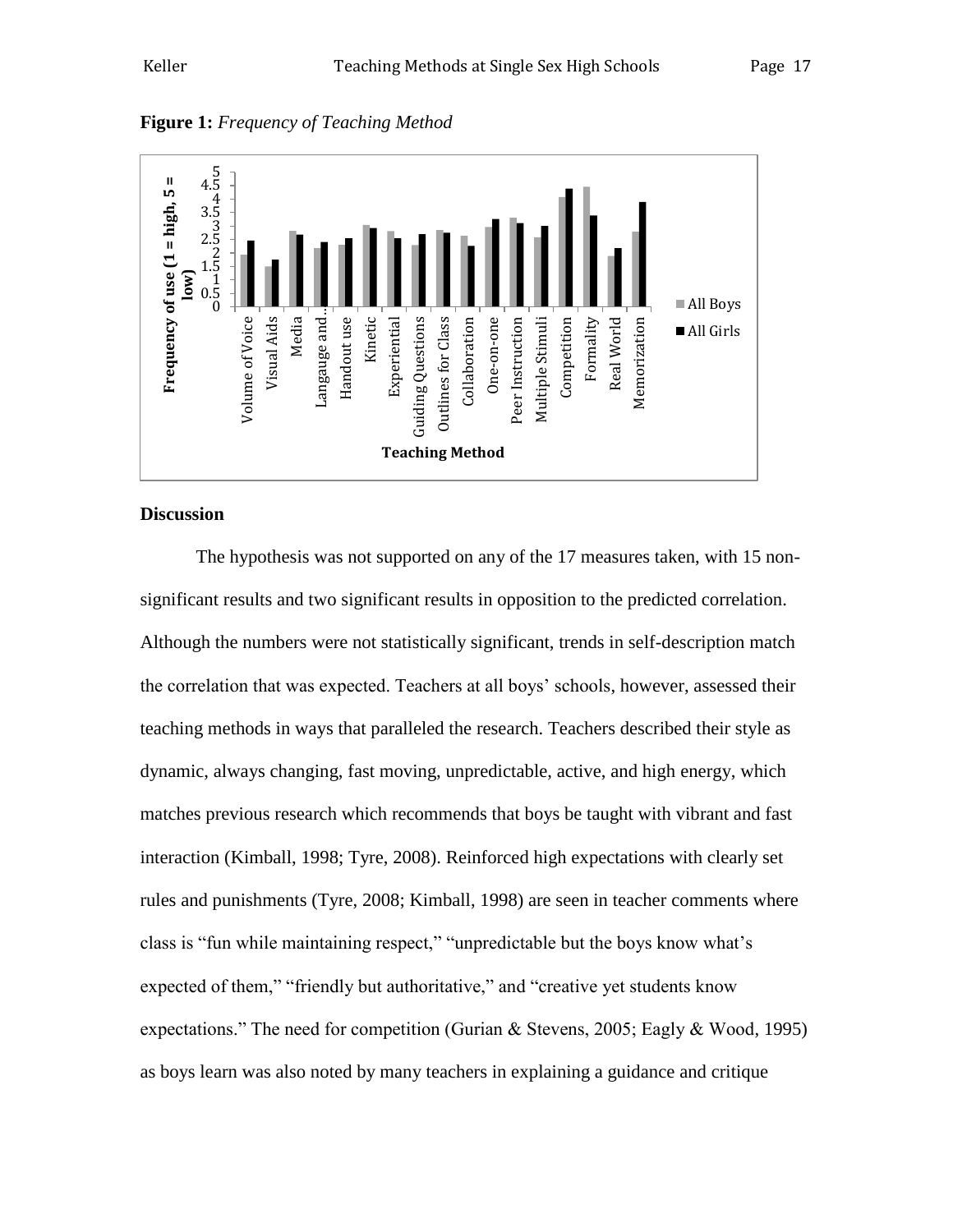approach in which they describe themselves guiding students to an answer, yet critiquing them slightly in order to draw more out of the student. Experience and learning by doing (Buss, 1995; Anselmi & Law, 1998) was frequently cited by teachers in describing their learning style, as was relation to life experience (specifically sports and other common interests). While the specific measures did not produce responses strong enough for significance to be found, teachers do appear—to an extent—to be embodying methods that relate to research in cognitive differences.

Also following the expected correlation, teachers at all girl's schools stated their methods paralleled those recommended by research. Superiority at language reasoning (Baron-Cohen, 2003; Buss, 1995; Eagly & Wood, 1999) is supported in teacher reports of using the Socratic method, which requires substantial language use and analysis. The advantage of seminar style classrooms for girls (Guardian, 2001; AAUW, 1999) is similarly supported in teacher comments on the importance of group discussion, and methods that are teacher guided but student centered. The importance of the teacher being friendly and endearing in tone, rather than demanding (Halpern & LaMay, 2000; Baron Cohen, 2003) is supported by teachers describing their methods as "gentle," "patient," "encouraging," and "warm." Kimball (1998) recognized that a girl-friendly classroom was one of more collaboration, as seen in teacher comments of working together with an emphasis on small group work. While teachers at the all-girls school did mention high energy and high expectation, such were mentioned more in relation to "sensitivity to each learning style and inspiration" rather than the competition seen in comments from teachers at all-boy's schools.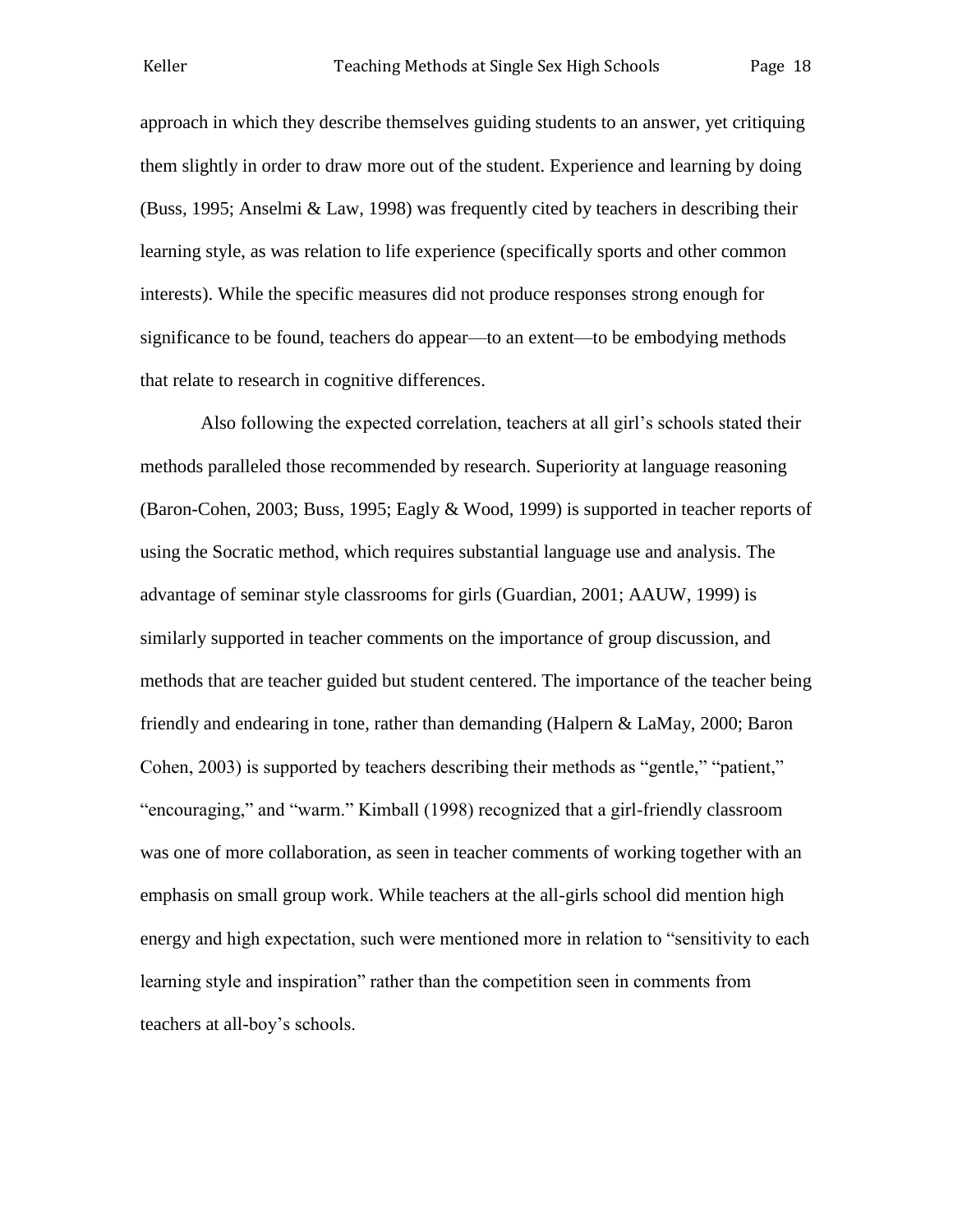The disparity between the responses on closed versus open-ended questions is a interesting element of this research. While 60% of teacher comments from all-girl's schools mentioned small group and student-teacher discussion, the mean frequency reported for each of those measures was 2.70 and 2.26, equating to "frequently (once a week)" and "sometimes (once a month)," with only 2 responders responding that such tactics were used "often (daily)." Similar differentials in report and explanation were found from teachers at the all-boy's school. It is interesting when asked to quantify such teaching methods that teachers appear to underestimate each method's level of use but are willing to exaggerate a method's use in their comments.

The cause for such an opposing report from the statistical and qualitative analyses is recommended for further research. Possible explanations for such disparity are clarity of measures, sample size, and school demographic. The Reichert & Hawley (2009) study (2009) focused exclusively on open-ended qualitative questions of description of lessons. This study found research similar to that expressed in the comment sections presented: active learning with little Socratic question and answer, and a classroom that stresses an adrenaline rush of competition and dynamism. The attempt of this current study to ask quantifiable questions appears to have limited teacher willingness to accurately report methodologies.

The similarity between this study's qualitative results and the Reichert  $\&$ Hawley's (2009) qualitative results show that there are specific methods which work in boy's classrooms, regardless of the insignificant quantitative results in this study. This difference may be explained when observed by Reichert & Hawley (2009) that instructor's who had a tendency to state their teaching method as having a "traditional"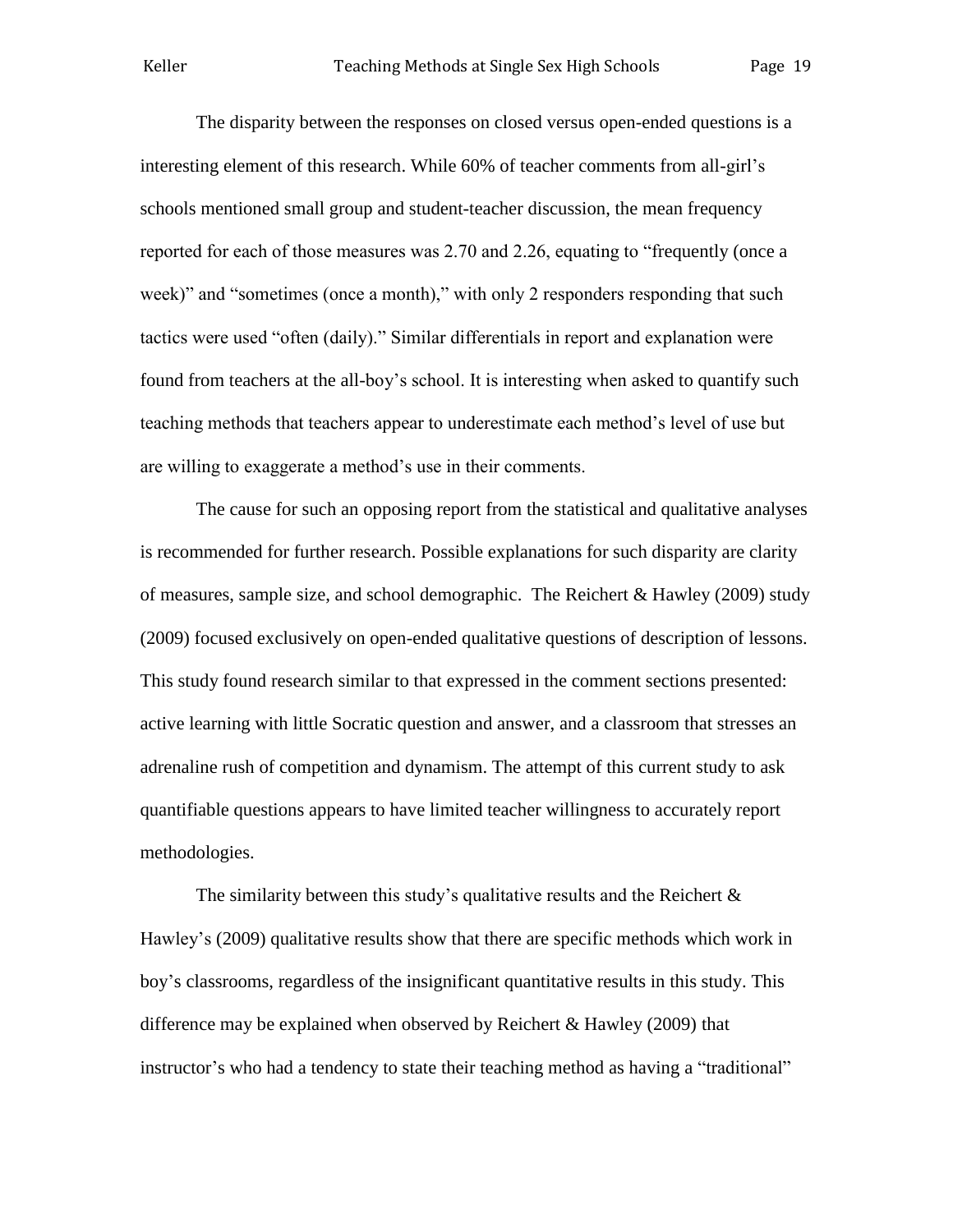nature, still presented an imaginative or non-traditional example when describing their practices. The Reichert & Hawley (2009) study, therefore also observed a disparity within self-reports on methodologies. The reinforcement of this finding in this subsequent research offers the recommendation that analyses of teaching methods lie outside selfreporting. As with this current study, it is unclear which mode of self-report is more accurate.

The small sample size of this research may have influenced the statistical significance of the data. With 56 respondents and only 28 from each sex school, the sample size is small enough that had responses been larger, values may have become significant or begun to approach significance. An additional factor approaching significance and providing support for this hypothesis was volume of voice  $(t \cdot 58) = -$ 1.858, *p* = .06), which presented a trend in the direction predicted. However, the size of the study may not have impacted the results as drastically as anticipated. The Reichert  $\&$ Hawley (2009) study of 18 schools in 6 countries had a much larger sample size, and predicts in its conclusion that the lesson plans and methods described by teachers working with boys have an inherently for-boys feel and pedagogy, giving them a decidedly male appeal. However, this is an assumption. Coupled with a lack of analysis of an all-girl education, while these methods may work with boys their success may be just as possible with girls, which is an assumption supported by these study results. Therefore, since the Reichert & Hawley (2009) study does not consider girls, sample size cannot be argued as a refutation of these results. These results considered teaching methods at girl's schools as well, while their study did not.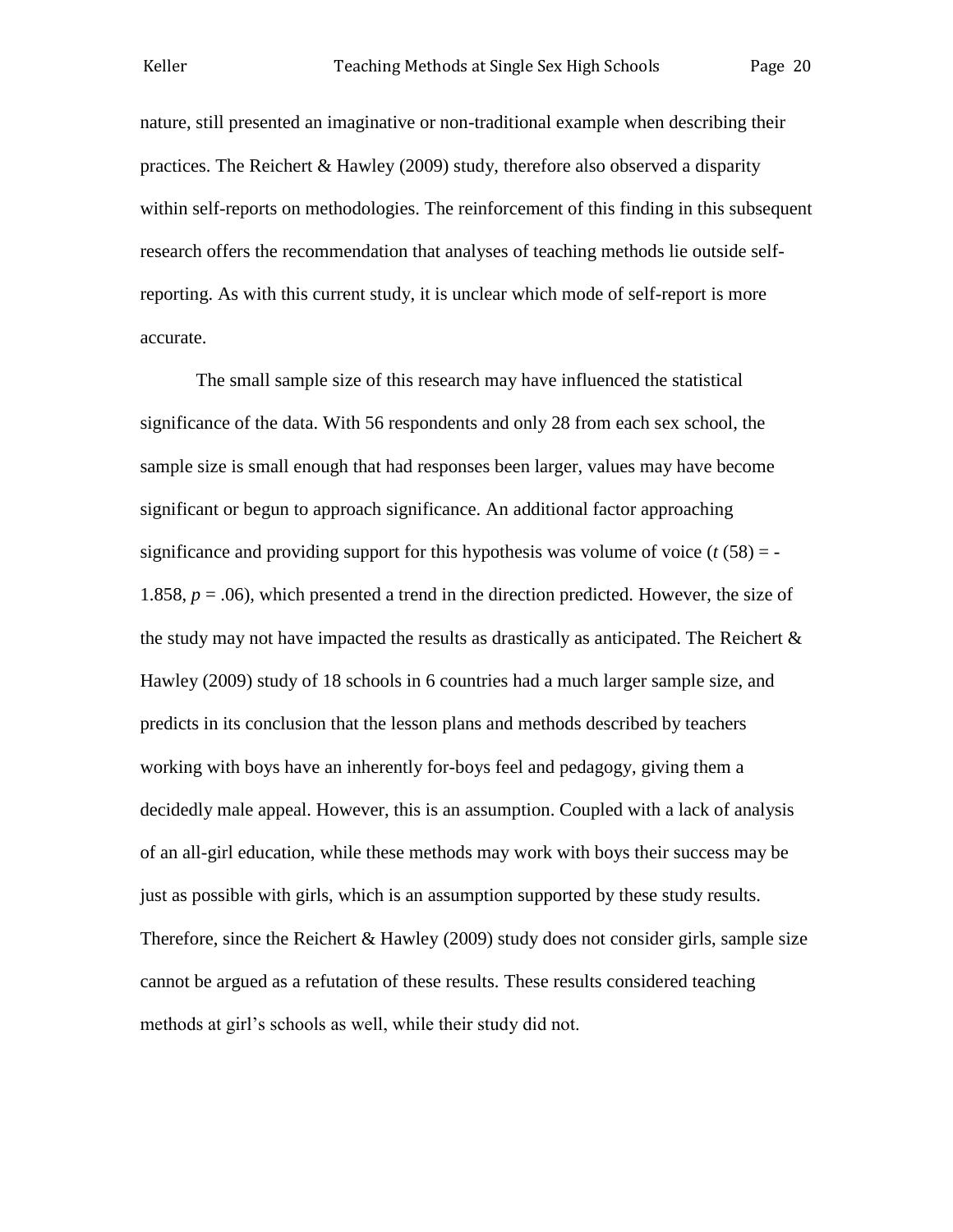In each case of analysis (for both boys and girls schools) the only schools reviewed were boarding schools. Each school has an average tuition of \$45,000, with between 10% and 20% of the student body identifying as a student of color. Therefore, a majority of instruction was targeted towards students that do not experience roadblocks to their education such as race, ethnicity, or socio-economic status. Due to these school's exemptions from No Child Left Behind (2001) sanctioned standardized testing, it is difficult to compare these schools on achievement factors. Due to lack of achievement comparisons and little student risk, differences in education of boys and girls may be more dramatic in schools implementing the 2006 regulations from the US Department of Education that legalize single sex classrooms in public schools. Further research is recommended to determine if single sex schooling needs are correlated with socioeconomic needs. That is to say, does the single sex environment more greatly benefit lower socio-economic status students?

Although 33 of the respondents had participated in seminars delineating the cognitive differences between the sexes, and 29 participated per the request of their institution, this knowledge appears to have not influenced teaching method. Teachers did, however, present a significant amount of familiarity and frequency of having read such information when published in common periodicals. Respondents mentioned that distribution of such findings in memo format was most effective. There was no significant difference between teaching method frequency and exposure to cognitive differences and/or the means of such exposure. Similarly, no trends were identified.

A correlation between the gender of the teacher can also not be created, as not all boy's school instructors were male, and not all girls school instructors were female. With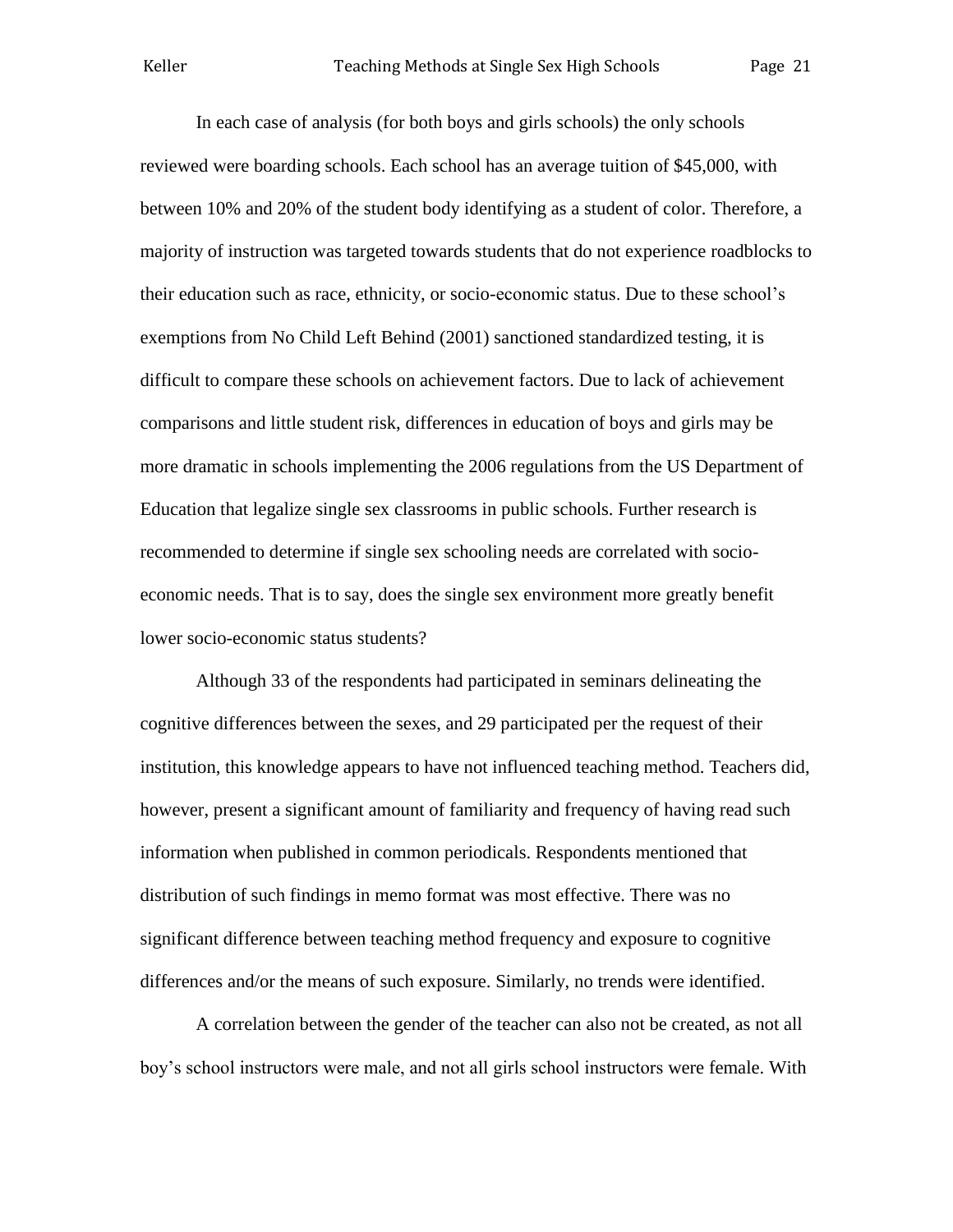31 male respondents, and 25 female respondents, no significant correlation was made between teaching styles of males versus females at each respective institution.

A majority (73%) of respondents had previously taught at a school different than their current institution, and of those, 82% previously taught in a co-educational setting. Due to this high percentage of experience outside of single sex schooling, current teaching methods reported may have been influenced by previous experiences.

While the disparity between the closed and open ended results in the survey provide for an inability to fully conclude this research question, the possibility exists that cognitive differences are not as important as popular culture and researchers have believed. As aforementioned, success levels were not measured in this research. These researched schools, however, are continually producing successful students even though initial survey results show no significant differences between instructional styles. Such an assumption is, as previously stated, recommended for further analysis regarding teaching styles and success rates in single sex environments.

The single sex classroom has proven to be beneficial in many different areas (Sax, et. al, 2009; Reichert & Hawley, 2009). An abundance of research exists in the realm of single sex schooling, and significance in the differences between coeducational and single sex schoolings has been found to be important in many factors, including selfesteem. This factor, along with achievement, career goals, and attitude shows significant trends in the benefits of single sex schooling. Although teaching styles targeted toward the cognitive differences between the sexes, based on this research, does not seem to be a factor in single sex schooling, other factors such as those listed above may be the foundation of single sex school success. Therefore, cognitive differences may not be as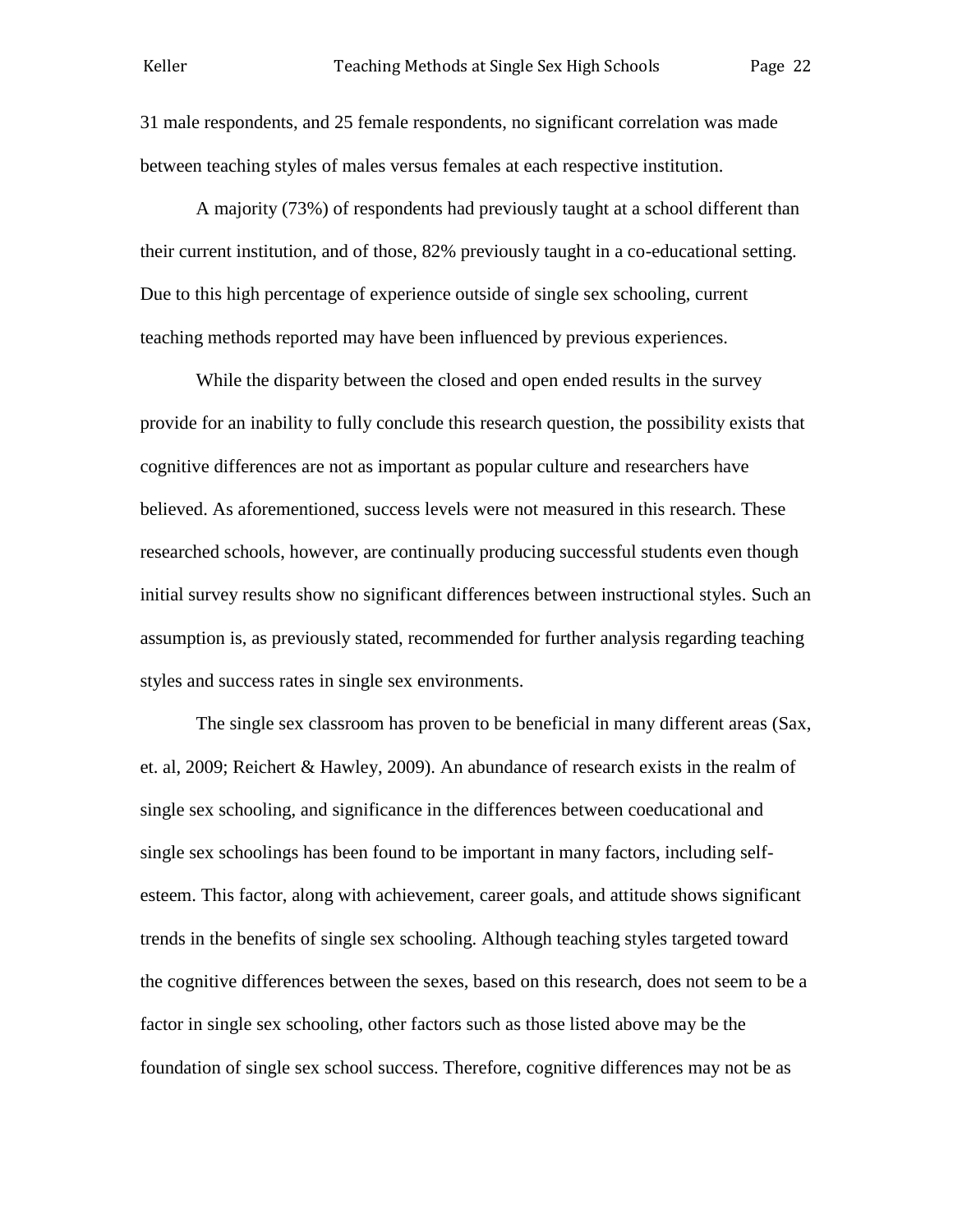important in education as other factors such as race, socio-economic status, and type of classroom setting (co-ed/single-sex).

The quantitative data of this study showed little to no significance between the all-boys and all-girl's school, yet the qualitative results demonstrated a trend in the predicted direction. Due to these conflicting results, trends can be identified that support teaching methods conducive to cognitive differences in sex, yet no significant conclusions can be made about the significance of teaching method within the single sex education classroom.

#### **Conclusion**

This research was designed to investigate the correlation between teaching methods at single sex high schools and the biological differences in the brain between each sex. If boys learn better through activity, are teachers stressing such activity in the classroom? If girls learn better through collaboration, are teachers fostering small group discussion? The results of teacher's surveys at 3 single sex high schools found that there was no significant difference in teaching methods at all-boys and all-girls schools. This conclusion may be due to: high socio-economic status, the inaccuracy of self-report, sample size, and previous experience at co-educational institutions. Lack of significance, however, was not influenced by: familiarity with research on the subject, or gender of the teacher. Further research includes a comparison with lower socio-economic statuses to gauge significance. However, a possibility exists that teaching method and sex differences are not nearly as important as perceived. Similarly, single sex education may be succeeding not because of teaching methods but because of other factors of benefit.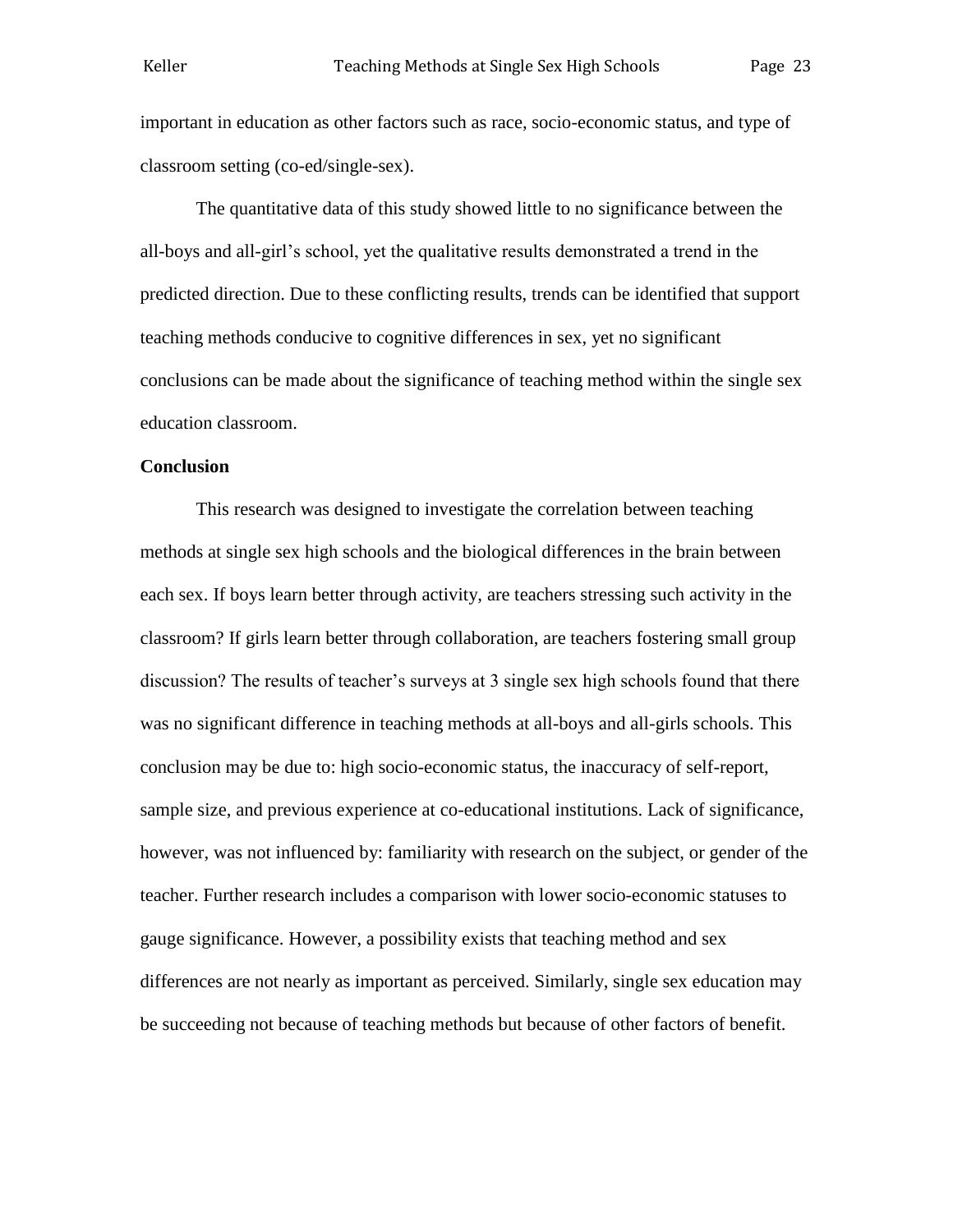#### References:

- AAUW (1999). *Gender Gaps: Where Schools still fail our children.* New York: Marlow & Company.
- Anselmi, D.L. & Law, A.L. (1998). *Questions of Gender: Perspectives and Paradoxes.*  Boston, MA: McGraw Hill.
- Bailey, S.M. (1998). The current status of gender equity research in American schools. In D.L. Anselmi & A.L. Law, *Questions of Gender: Perspectives and Paradoxes.*  Boston, MA: McGraw Hill.
- Baron-Cohen, S. (2003). *The essential difference: The truth about the Male and Female brain.* New York: Basic Books.
- Benbow, C.P. & Stanley, J.C. (1982). Consequences in high school and college of sex differences in mathematics reasoning ability: A longitudinal perspective. *American Educational Research Journal, 19,* 598-622.
- Buss, D.M. (1998). Psychological sex differences origins through sexual selection. In D.L. Anselmi & A.L. Law, *Questions of Gender: Perspectives and Paradoxes.*  Boston, MA: McGraw Hill.
- Carlson, N. (2005). *Foundations of Physiological Psychology* (7<sup>th</sup> eds).
- Chipman, S.F., Marshall, S.P. & Scott, P.A. (1991). Content effects on work problems performance: A possible source of test bias? *American Educational Research Journal, 28,* 897-915.
- Colom, R. Contreras, M.J., Arned, I. Leal, O.G., Santacru, J. (2004). Sex differences in verbal reasoning are mediated by sex differences in spatial ability. *The Psychological Record, 54*(3), pp. 365-372.
- Connor, J.M. & Serbin, L.A. (1985). Visual spatial skill: Is it important in mathematics? Can it be taught? In S. Chipman, L. Brush, D. Wilson (Eds.) *Women and Mathematics: Balancing the equation* (pp 151-174). Hillsdale, NJ: Erlbaum.
- Eagly, A.H. (1995). The science and politics of comparing women and men. *American Psychologist, 50,* 145-158.
- Eagly, A.H. and Wood, W. (1999, June). The origins of sex differences in human behavior: Evolved dispositions versus social roles. *American Psychologist, 54 (6),*  408-423.
- Gazzangiga, M.S. (1983). Right hemisphere language following brain bisection: A 20 year perspective. *American Psychologist, 38,* 525-537.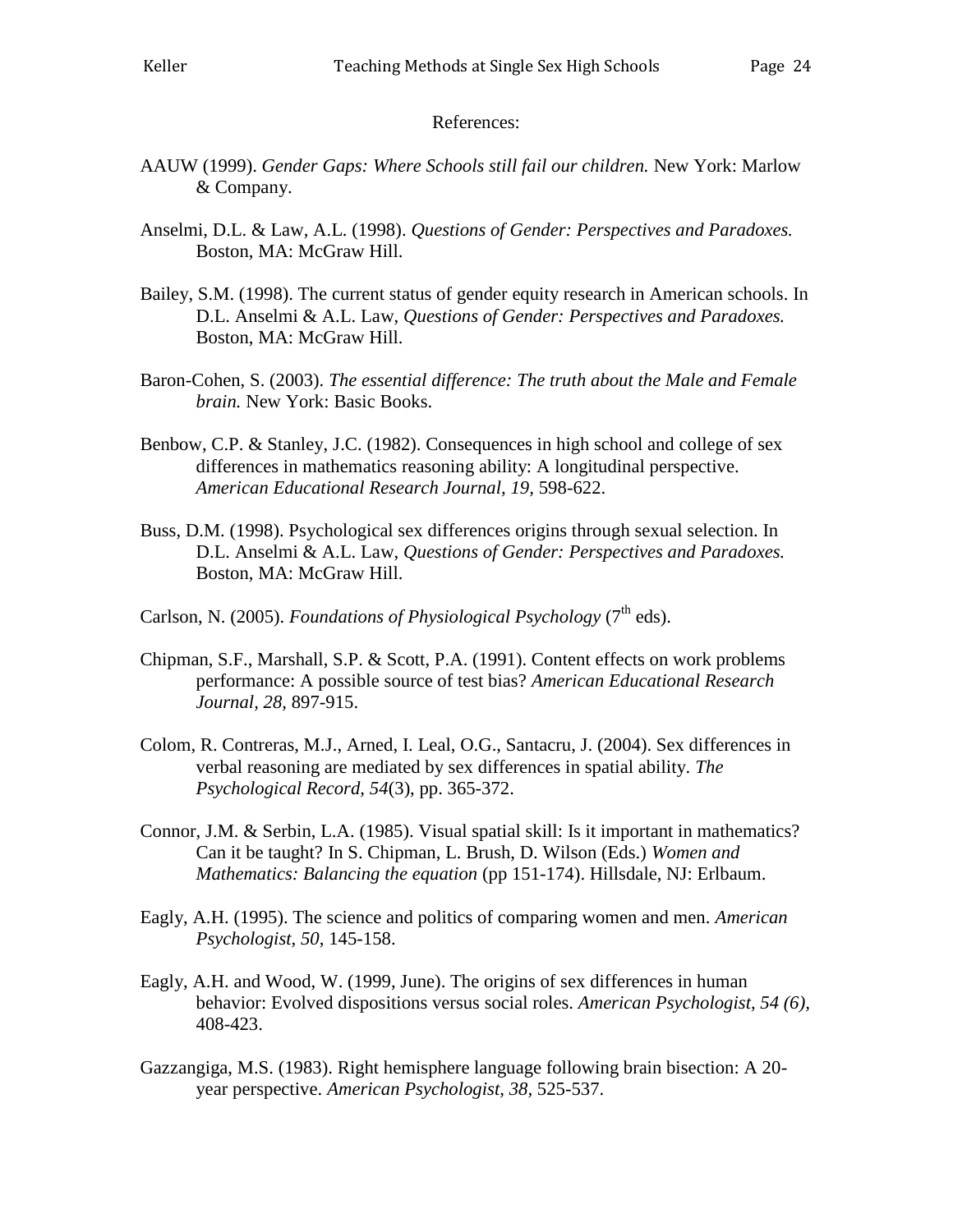- Geary, D.C. (1995). Sexual selection and sex differences in spatial cognition. *Learning and Individual Differences, 7,* 289-301.
- Gouchie, C. & Kimura, D (1991). The relationship between testosterone levels and cognitive ability patterns. *Psychoneuroenrocrinology, 16,* 323-334.
- Gurian, M. & Stevens, K. (2005). *The Minds of Boys: Saving our sons from falling behind in school and life.* San Francisco: Jossey-Bass.
- Halpern, D.F. (1992). *Sex differences in cognitive abilities* (2<sup>nd</sup> ed.). Hillsdale. NJ: Erlbaum
- Halpern, D.F. (1997). Sex differences in intelligence: Implications for education. *American Psychologist, 52,* 1091-1102.
- Halpern, D.F. (1998). Cognitive gender differences: Why diversity is a critical research issue. In D.L. Anselmi & A.L. Law, *Questions of Gender: Perspectives and Paradoxes.* Boston, MA: McGraw Hill.
- Halpern, D.F. (1998). Stereotypes, science, censorship, and the study of sex differences. In D.L. Anselmi & A.L. Law, *Questions of Gender: Perspectives and Paradoxes.*  Boston, MA: McGraw Hill.
- Halpern, D.F. & M.L. LaMay (2000). The smarter sex: A critical review of sex differences in intelligence. *Educational Psychology Review, 12*(2), pp. 229-246.
- Johnson, W., Carothers, A., & Deary, I.J. (2009). A role for the X chromosome in sex differences in variability. *Perspectives on Psychological Science, 4* (6), pp. 598- 611.
- Kimball, M.M. (1989). A new perspective of women and math achievement. *Canadian psychology, 35,* 388-404.
- Kimball, M.M. (1998). Gender and math: What makes a difference? In D.L. Anselmi  $\&$ A.L. Law, *Questions of Gender: Perspectives and Paradoxes.* Boston, MA: McGraw Hill.
- Kimura, D. (1992, September). Sex differences in the brain. *Scientific American,* pp. 119- 125.
- Reichert & Hawley (2009). *Teaching Boys: A Global Study of Effective Practices.* International Boy's School Coalition.
- Sax, L. (2006). *Why gender matters: What parents and teachers need to know about the emerging science of sex differences.* New York: Broadway Books.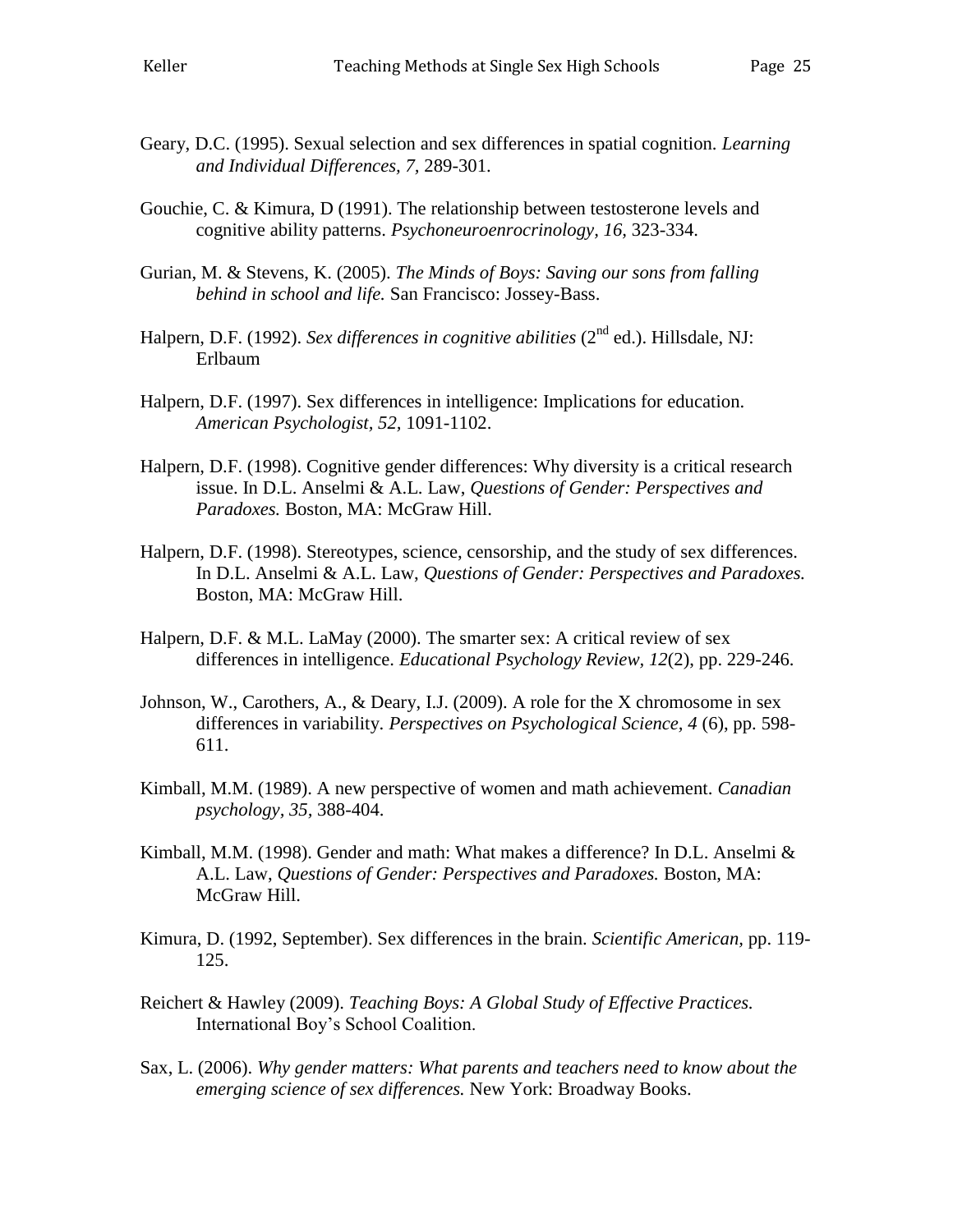- Sax, L.J, Arms, E., Woodruff, M., Riggers, T., & Eagan, K. (2009). Women Graduates of Single Sex and Coeducational High Schools: Differences in their Characteristics and the Transition to College. *UCLA Graduate School of Education and Information Studies, March, 2009.*
- Silverman, I., & Eals, M. (1992). Sex differences in spatial abilities: Evolutionary Theory and data. In J Barkow (Eds.), *The adapted mind: Evolutionary psychology and the generation of our culture* (pp. 539-549). New York: Oxford University Press.

Tyre, P (2008). *The Trouble with Boys.* New York: Crown Publishers.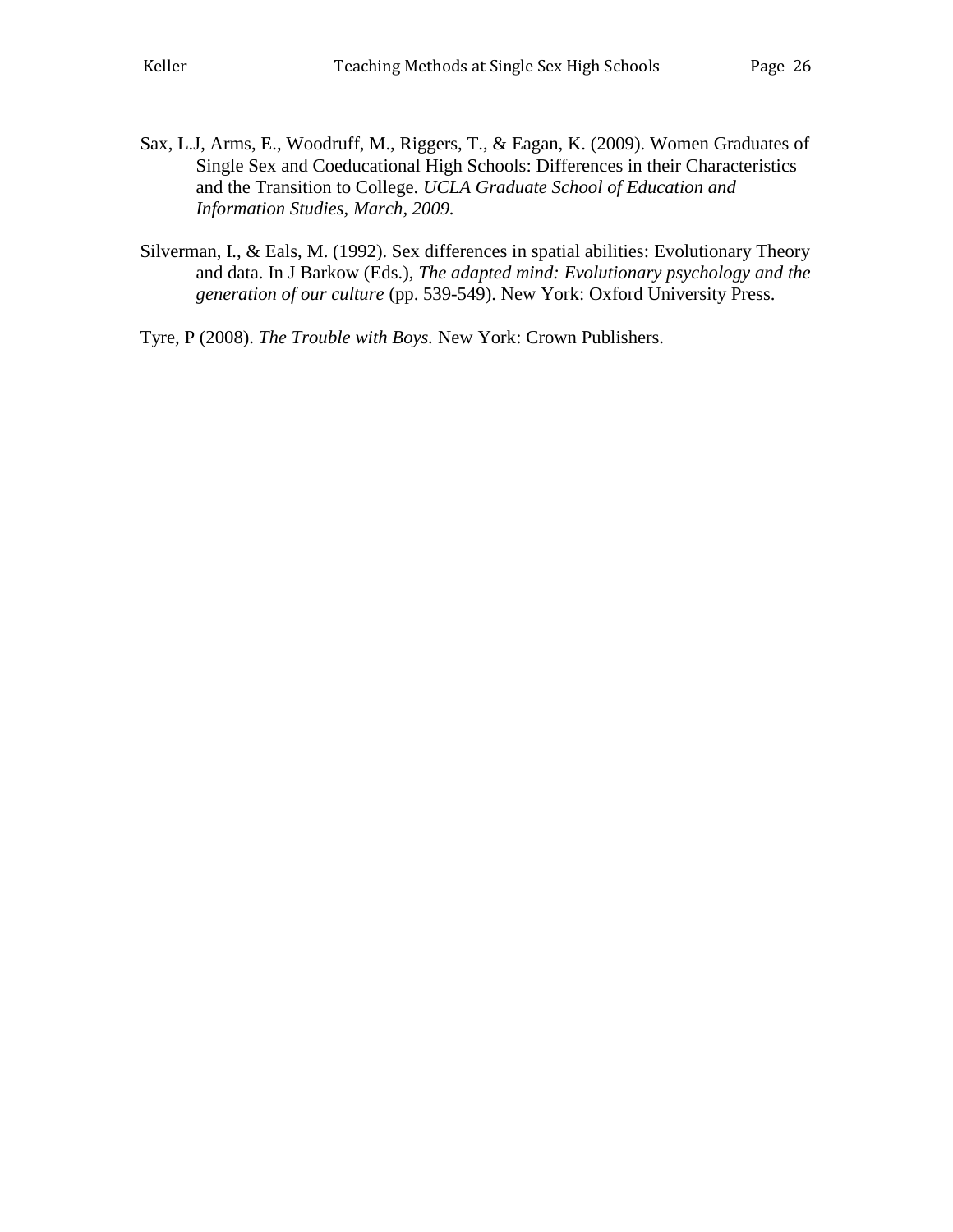## Acknowledgements:

I would like to thank everyone in the Fall 2010 Educational Studies Seminar. I would also like to thank David Reuman for his assistance in citing my paper. Similarly, Barbara Chapman and Rachael Barlow were also very helpful in research analysis. I would like to extend thanks to the three schools that allowed me to conduct research on their faculty. My advisors: Jack, Kathleen Elliot, and Dina Anselmi.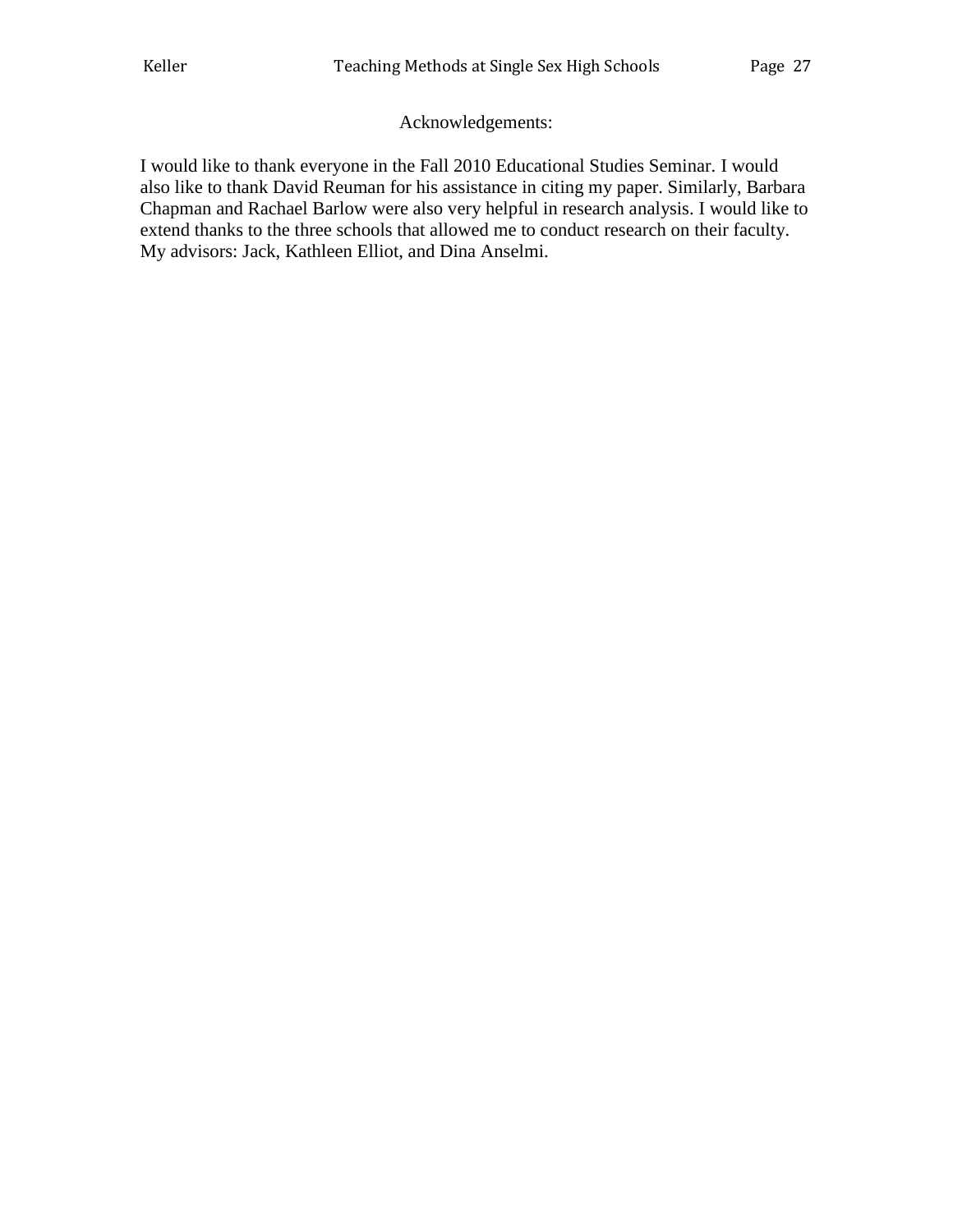## **Appendix A: Sample Letter of School Solicitation**

Dear Headmaster,

I am in my senior year at Trinity College (Hartford, CT) and have just begun the process of writing a thesis for my Educational Studies and Psychology double major. As my thesis project, I am looking to research the teaching styles used in the classrooms of single-sex high schools. This subject has been fascinating to me ever since my own experience at an all-girls school at home in Ohio. Significant research has been published on the different learning styles of boys and girls, and I am interested in analyzing whether and how such research is being implemented into practice. I have chosen Salisbury School as one of my subject schools due to your school's renowned ability to develop men through a traditionally rigorous and community-oriented education.

I have designed a survey with the purpose of determining teacher's practices by inquiring about daily lessons, classroom practices, and the classroom environment. In order to aide in my thesis research, I would like to ask for the Salisbury School's faculty to participate in my survey. The survey is an electronic questionnaire able to be distributed through email and designed to take no more than 5-10 minutes to complete.

Please let me know if you would be willing to have your faculty participate in my research. If you have any questions about my research, my methods, or the survey itself, please contact me at my school address, through email [\(sarah.keller@trincoll.edu\)](mailto:sarah.keller@trincoll.edu), or by telephone (419-356-1023). You can also contact my professor and advisor for this project, Professor Katie Elliott [\(Kathleen.elliott@trincoll.edu;](mailto:Kathleen.elliott@trincoll.edu) 860-297-5202). I look forward to hearing from you soon. Thank you very much!

Sincerely,

Sarah Keller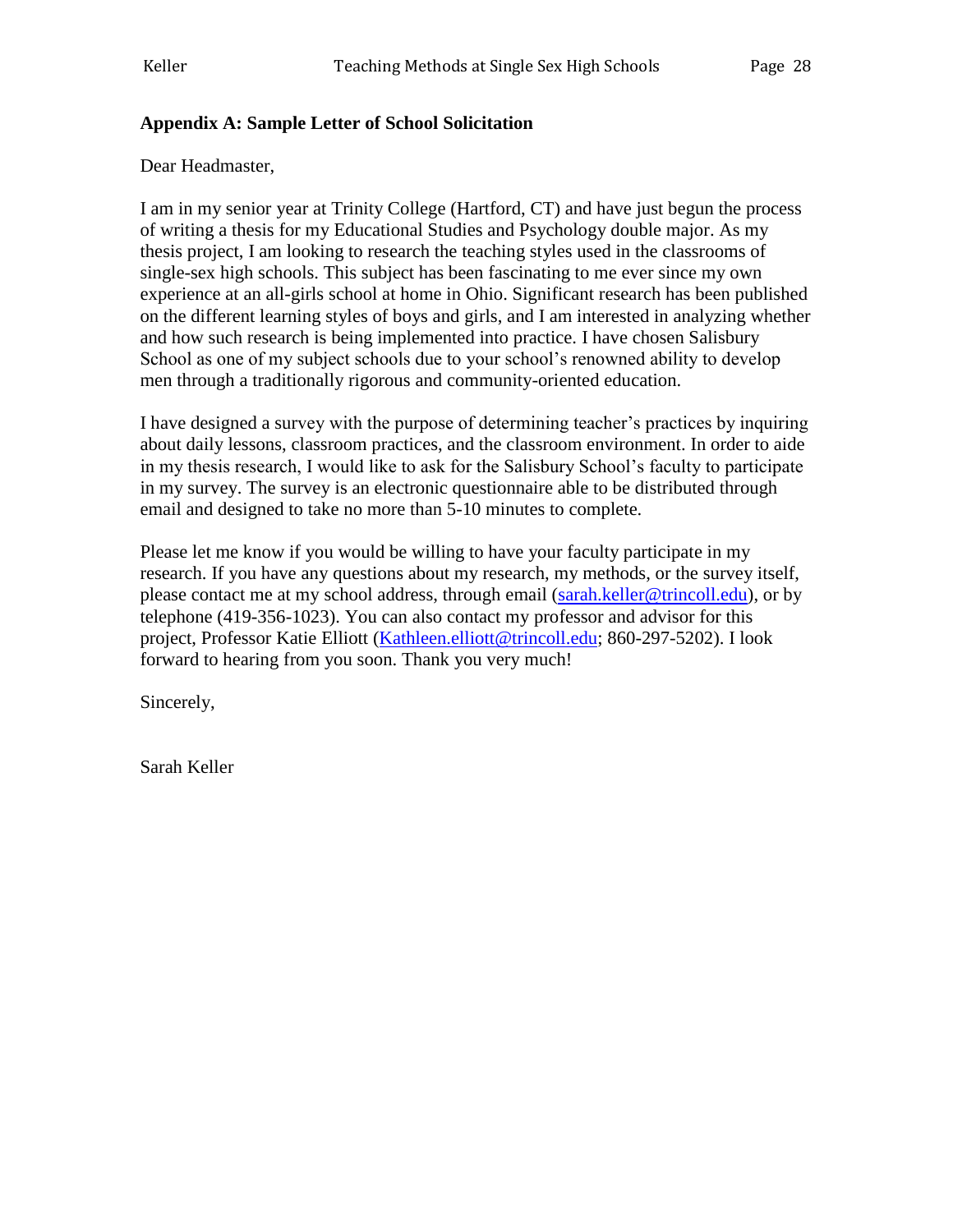## **Appendix B:**

Accessible at: http://www.surveymonkey.com/s/9NBTBKQ

- What is your age?
	- A. 22-30
	- B. 31-40
	- C. 41-50
	- D. 51-60
	- E. 61 and over
- Are you Male or Female?
	- A. Male
	- B. Female
- How long have you taught at this institution?
	- A. 1 year
	- B. 2-5 years
	- C. 6-10 years
	- D. 11-15 years
	- E. 16-25 years
	- F. 25 or more
- Which best describes the school at which you currently teach?
	- A. Co-ed
	- B. All Girls
	- C. All Boys
- Have you ever taught at another institution (s)?
	- A. Yes
	- B. No
- If yes, what best describes your previous institution?
	- A. Co-ed
	- B. All Girls
	- C. All Boys
- Are you teacher certified?
	- A. Yes
	- B. No
- What is your highest degree?
	- A. Bachelors
	- B. Masters
	- C. Doctorate/Advanced Degree

\_\_\_\_\_\_\_\_\_\_\_\_\_\_\_\_\_\_\_\_\_\_\_\_\_\_\_\_\_\_\_\_\_\_\_\_\_\_\_\_\_\_\_\_\_\_\_

\_\_\_\_\_\_\_\_\_\_\_\_\_\_\_\_\_\_\_\_\_\_\_\_\_\_\_\_\_\_\_\_\_\_\_\_\_\_\_\_\_\_\_\_\_\_\_

- In what discipline?
- What subject(s) do you teach?
- Have you ever participated in a seminar/instructional program specifically targeting learning practices in each gender?
	- A. Yes
	- B. No
- If so, which best describes your reason for participating:
	- A. Required and conducted on the school campus
	- B. Required and conducted off campus
	- C. Recommended by institution
	- D. Voluntary due to general interest/curiosity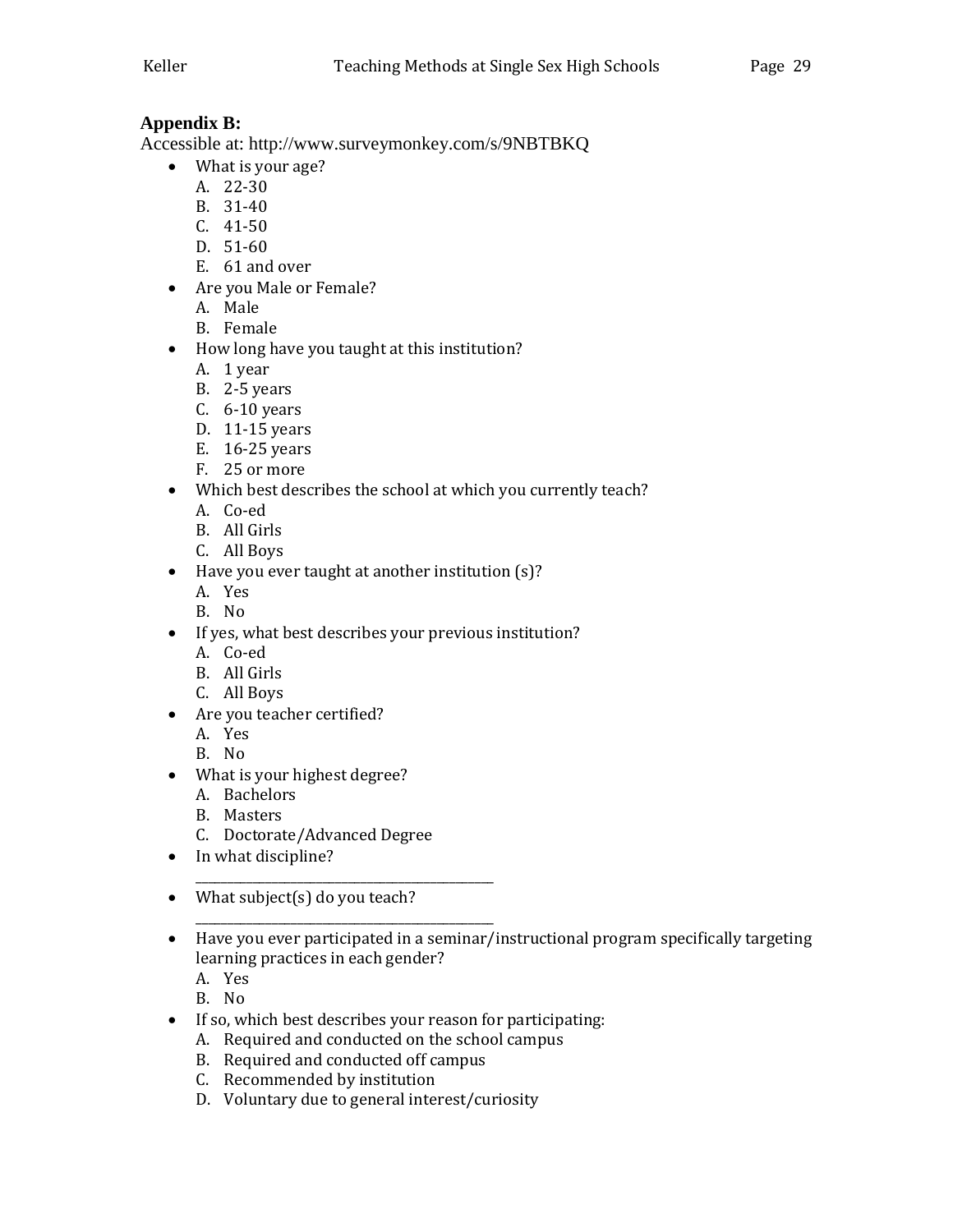- How many seminars have you participated in?
	- A. 1-2
	- B. 3-5
	- C. 6-10
	- D. More than 10
- Have you read articles or reports published on the different learning styles of students (boys and girls)?
	- A. Yes
	- B. No
- If so, with what level of frequency?
	- A. As soon as new publication is released
	- B. If the report is published in common periodicals (Ex: New York Times, Time Magazine)
	- C. Other
- Which statement best describes your DAILY classroom setting:
	- A. Small group discussion arrangement
	- B. Round table seminar discussion
	- C. Lecture-style
	- Comments:
- Which statement best describes your classroom environment:
	- A. Dim lighting and slightly cooler
	- B. Dim lighting and room temperature or warm
	- C. Bright lighting and slightly cool
	- D. Bright lighting and room temperature or warm Comments:
- Which statement best describes your DAILY mode of instruction:
	- A. Lecture style instruction
	- B. Lecture while leaving chances for class participation and tangential discussion
	- C. Class-wide and teacher facilitated group discussion
	- D. Class or student lead instruction/discussion
	- E. Small group discussion
	- F. Individualized exploration of specific subject Comments:
- How do you interact with students outside of the classroom?
	- A. I do not interact with students unless I have to
	- B. During my office hours
	- C. In the dining hall and when regulated by the administration
	- D. As a coach of an athletic team
	- E. As a dorm parent
	- F. Answers B-E all apply
- With which level of frequency do you see yourself use each of these teaching styles or methods:

Often (almost daily), frequently (at least once a week), Sometimes (a few times a month), rarely (once or twice a term), Never

- A. Speaking slightly louder than a conversational voice to keep and to maintain attention
- B. Speaking quietly or softer to increase students comfort in the classroom
- C. Visual learning (writing on the chalkboard/whiteboard) so that students can also see what I am saying.